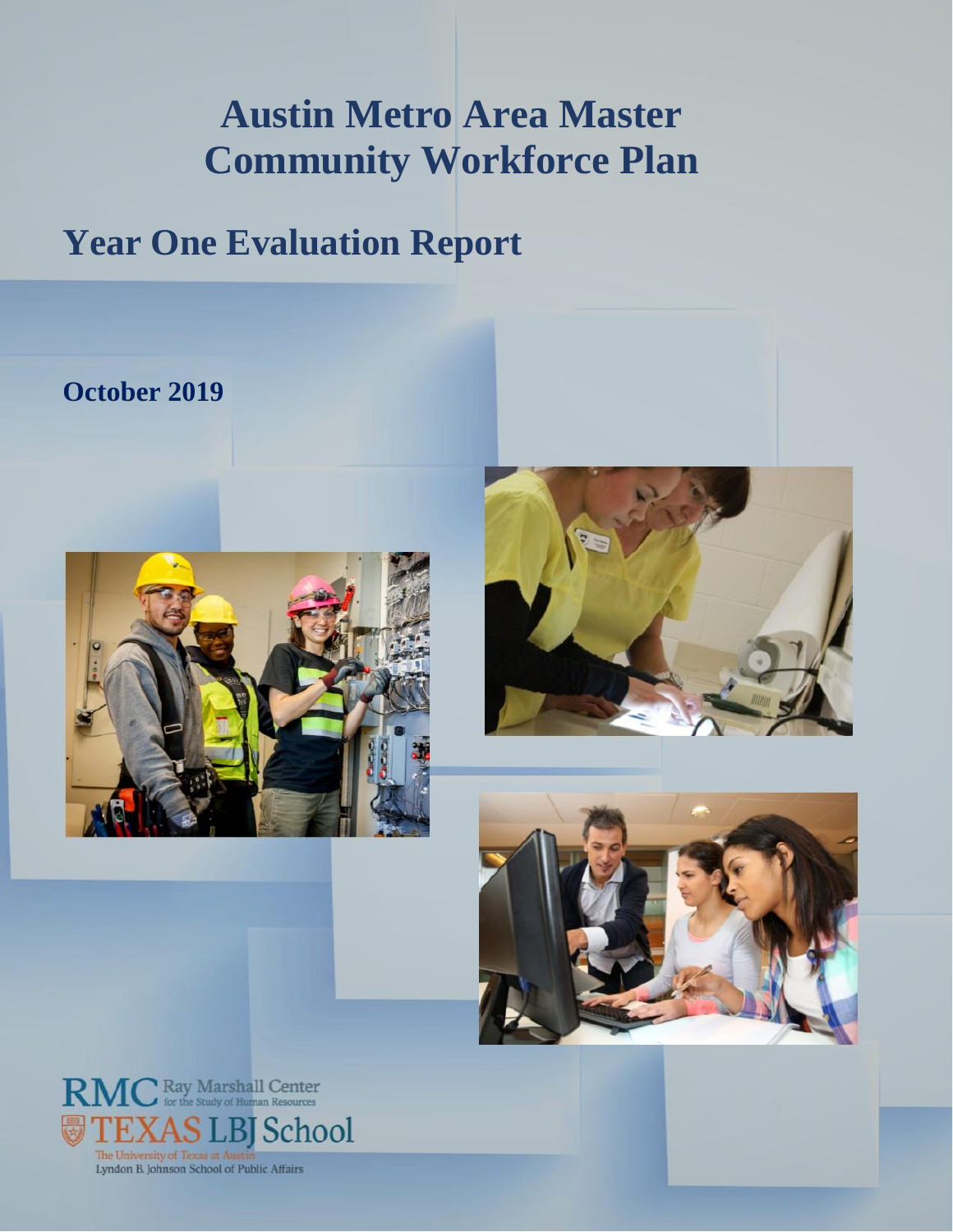# **Austin Metro Area Master Community Workforce Plan**

**Year One Evaluation Report**

**Greg Cumpton Cynthia Juniper Ashweeta Patnaik**

**October 2019**



3001 Lake Austin Blvd., Suite 3.200 Austin, TX 78703 (512) 471-7891 [www.raymarshallcenter.org](http://www.raymarshallcenter.org/)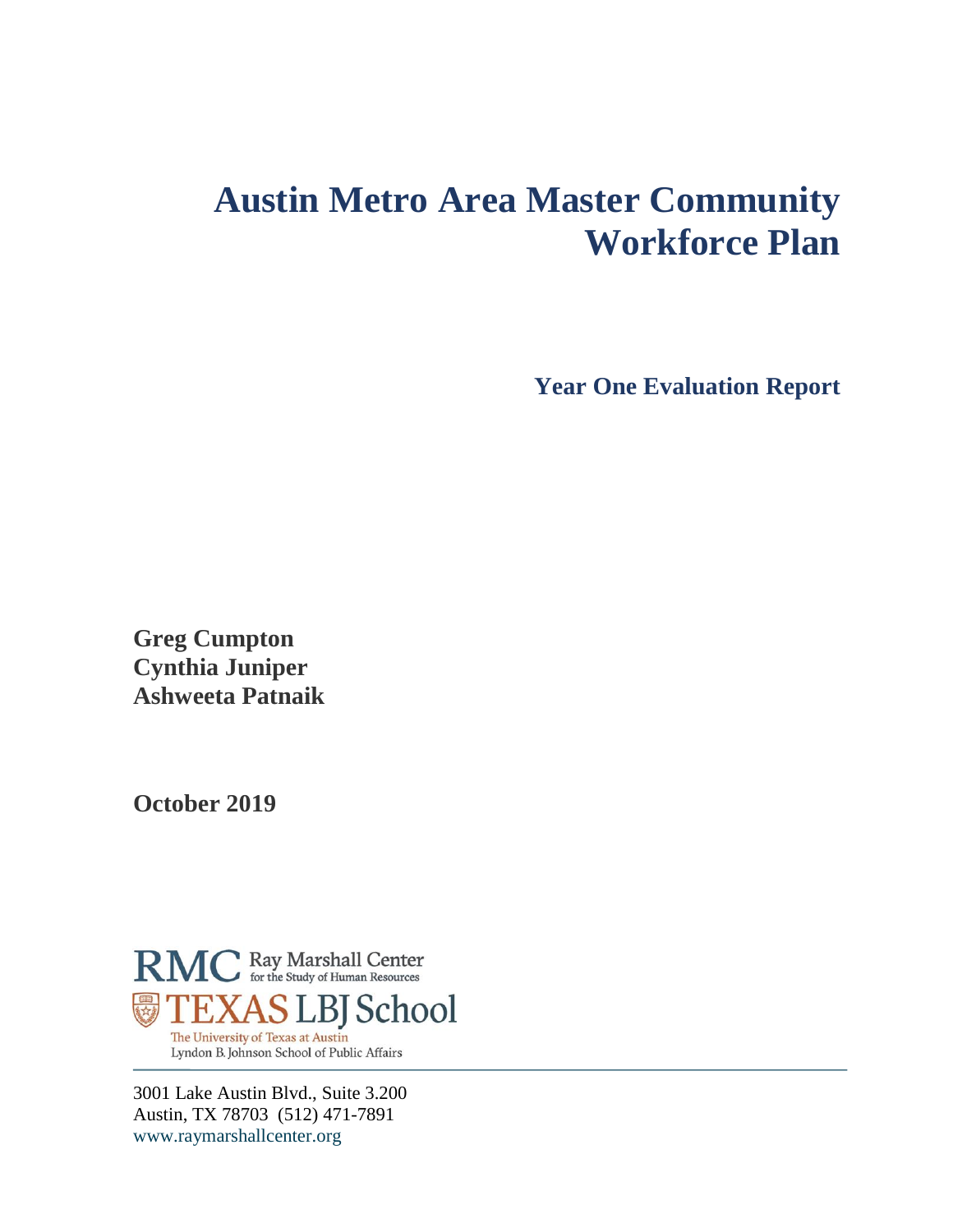This report was prepared with funds provided by Workforce Solutions Capital Area Board with financial sponsorship from Google.org, JPMorgan Chase, City of Austin Economic Development, and Travis County (Grant number: UTA18-000610), to the Ray Marshall Center for the Study of Human Resources at the University of Texas at Austin. The views expressed here are those of the authors and do not represent the positions of the funding agencies or The University.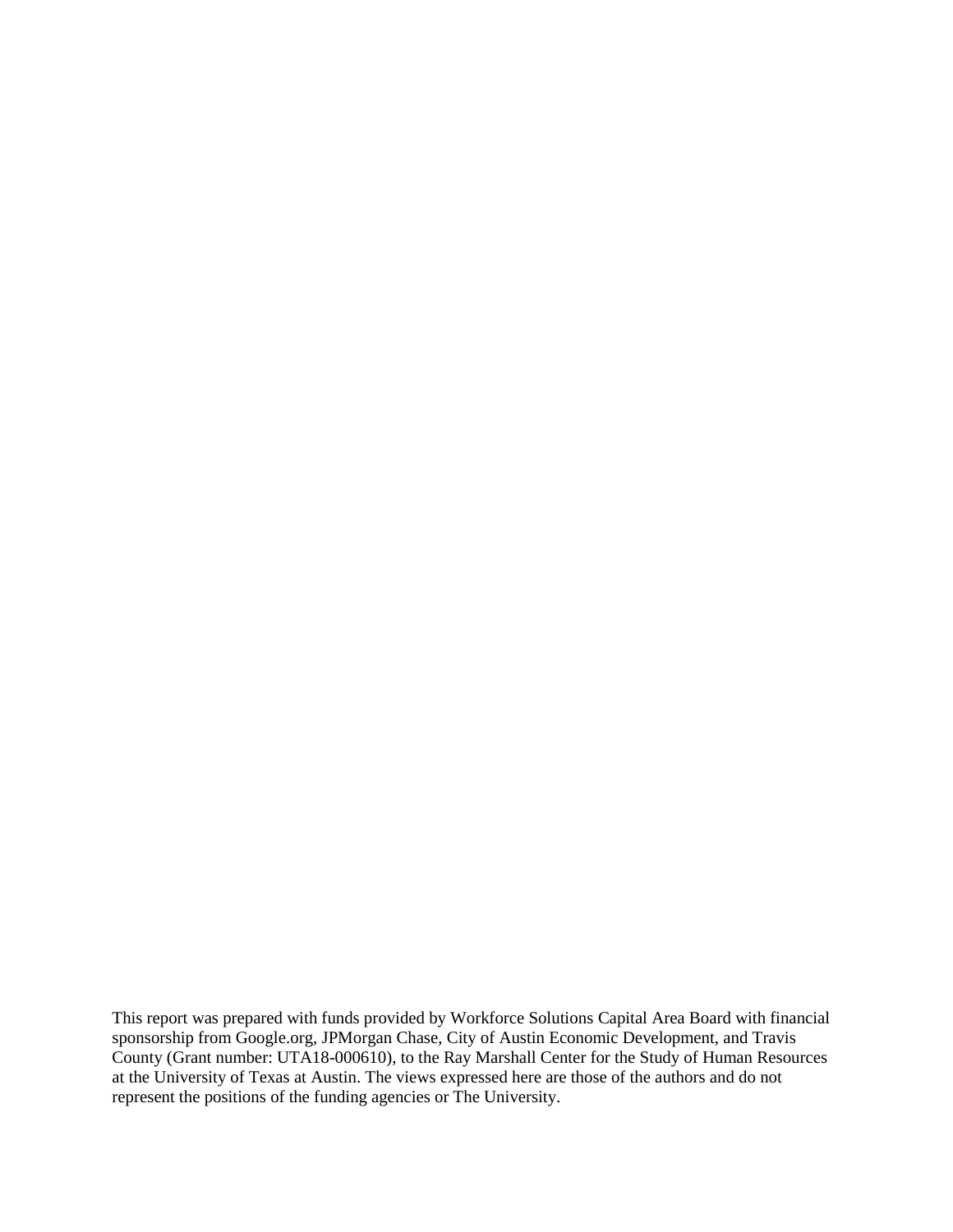# **TABLE OF CONTENTS**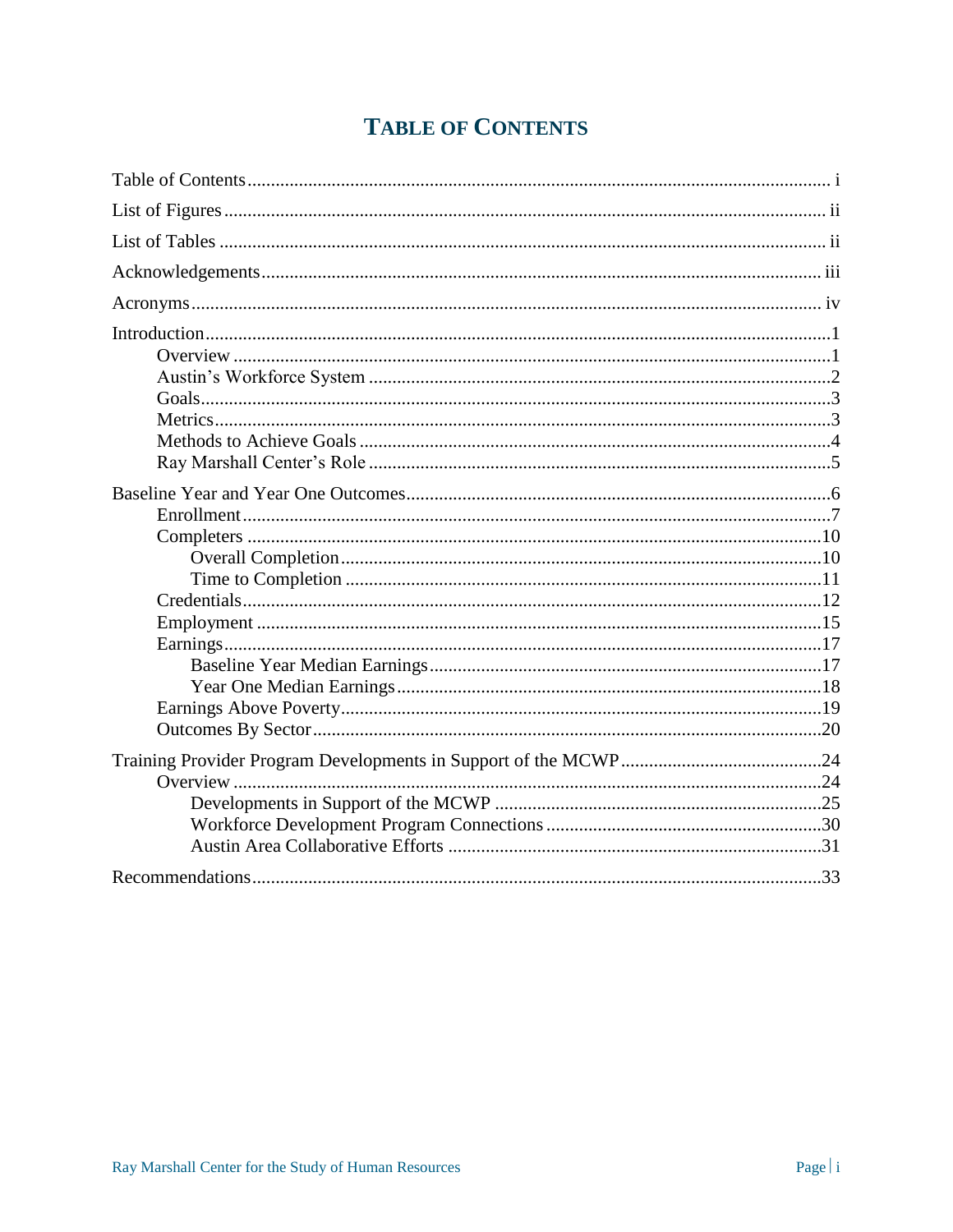# **LIST OF FIGURES**

| Figure 9. Share of Completers Employed In the First Quarter After Completion, by   |  |
|------------------------------------------------------------------------------------|--|
| Figure 10. Number of Completers Employed One Year Following Completion, by         |  |
| Figure 11. Median Quarterly Earnings for Employed Baseline Year Completers 18      |  |
|                                                                                    |  |
| Figure 13. The Share of Completers Earning Above 200% FPG One Quarter              |  |
| Figure 14. The Number of Completers Earning Above 200% FPG One Quarter             |  |
|                                                                                    |  |
|                                                                                    |  |
| Figure 17. Average Earnings Gains for Completers, by Year and Organization Type 22 |  |
| Figure 18. Median Quarterly Earnings in First Quarter Post Program Exit for        |  |

# **LIST OF TABLES**

| Table 1. Demographic Characteristics of Year One Enrollees, by Organization Type 10 |  |
|-------------------------------------------------------------------------------------|--|
| Table 2. Demographic Characteristics of Completers, by Organization Type 12         |  |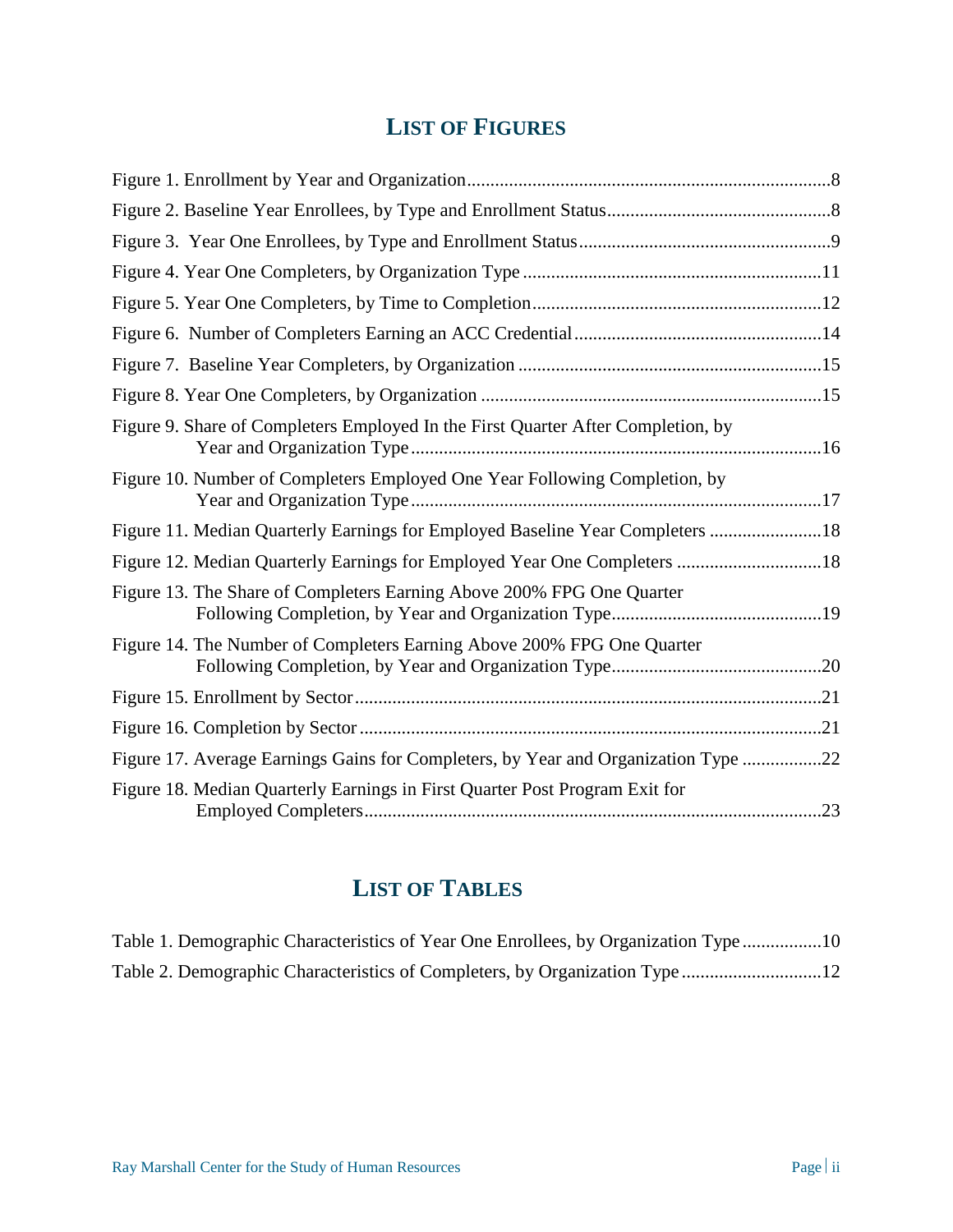#### **ACKNOWLEDGEMENTS**

Many individuals and agencies contributed to the development, evolution and execution of this project and the completion of this report. Researchers at Ray Marshall Center express their gratitude to everyone who has contributed to this project.

Key staff members of five community based workforce development organizations contributed data and information to this report. Traci Berry, Chief Learning and Engagement Officer of Goodwill of Central Texas coordinated the contributions of Goodwill staff including, Jennifer Tucker, Vice President of Workforce Advancement, Jason Walters, Data Analyst, and Erin Kingsbury, Manager of Career Advancement. Aaron Hill, Skillpoint Alliance Austin Programs Director, and Data Media Specialist Sarah Gebhardt provided program information and data to this project. David Clauss, YouthBuild Austin Program Director and Britni Trustman, Assistant Director Grants Management contributed information and data on the American YouthWorks program. Capital IDEA's Steven Jacobs, Executive Director, Eva Rios-Lleverino, Deputy Executive Director, and Marvin Leonard, I.T. Manager furnished data and program information. Workforce Solutions Rural Capital Area Board team members, Paul Fletcher, Executive Director, and Cara DiMattina-Ryan, Chief strategy officer. Workforce Solutions Capital Area Board team members, Janee White, Manager of Workforce Development Contracts/EO Officer, and Ian Fitch, Data Analyst contributed data, and Megan Elkins, Director, Talent Pipeline Success, provided guidance and insight throughout the process of working with programs to create this report.

Austin Community College staff members contributing to this report include: Dr. F.C. Caranikas, Director, Institutional Effectiveness, Garrett Groves, Vice President of Business and Industry Partnerships, Soon Merz; Vice President Effectiveness & Accountability, Dr. Guillermo Martinez, Associate Vice President, Student Engagement & Analytics, Brette Lea, Vice President of Communications & Marketing, Jessica Vess, Associate Director of Communications, Dr. Melissa Curtis, Associate Vice President, Enrollment Management and Dr. Xiaoling Liang, Institutional Effectiveness Analyst.

Finally, we would like to express our sincere appreciation to Ray Marshall Center staff members who helped with this project, Patty Rodriguez, data analyst, was essential in preparing the data for this report, and Susie Riley, administrative manager.

<sup>\*</sup>This report was prepared with funds provided by Workforce Solutions Capital Area Board with financial sponsorship from Google.org, JPMorgan Chase, City of Austin Economic Development, and Travis County.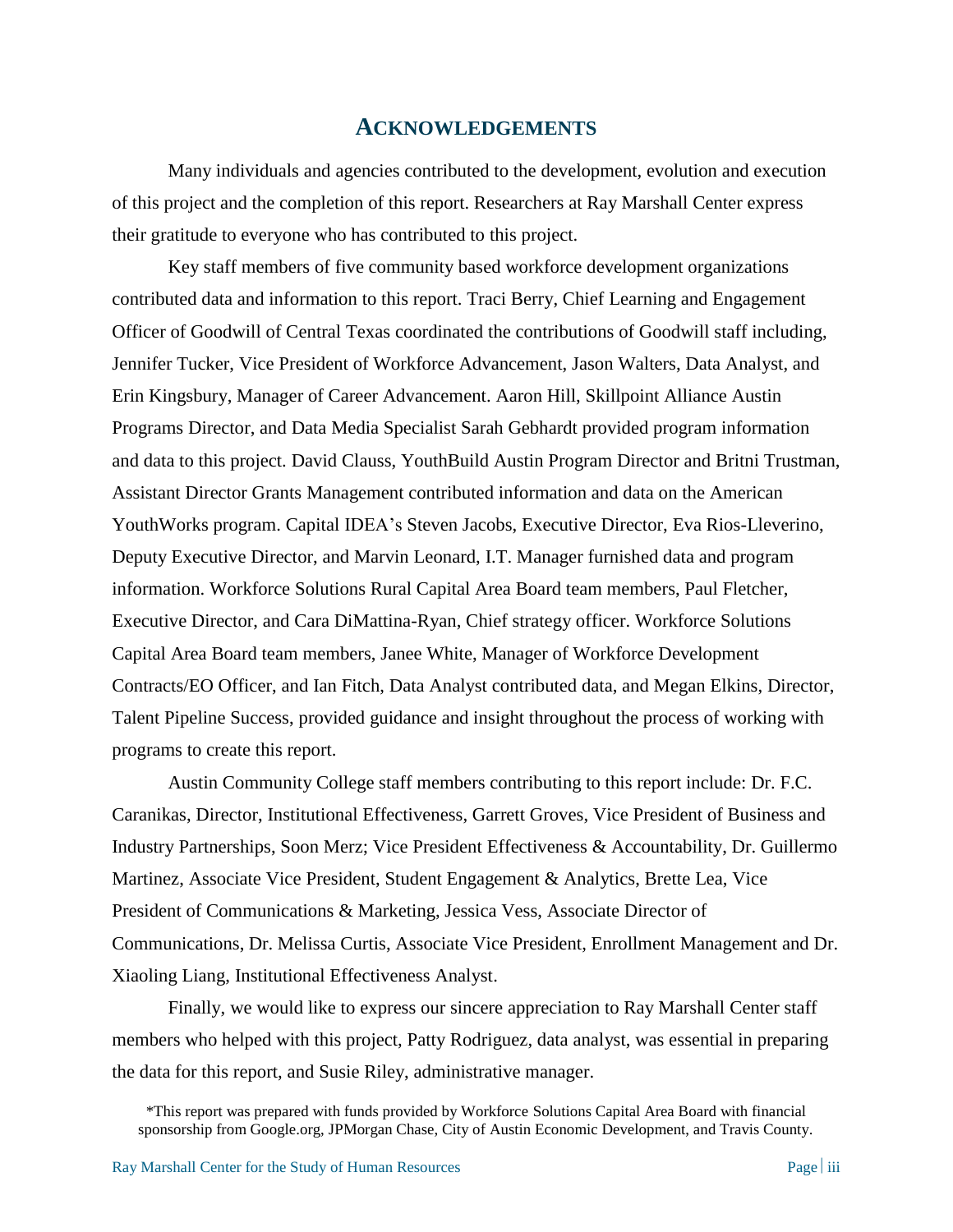# **ACRONYMS**

| OSHAOccupational Safety and Health Administration             |
|---------------------------------------------------------------|
| MCWP  Austin Metro Area Master Community Workforce Plan       |
|                                                               |
| NAEYCNational Association for the Education of Young Children |
|                                                               |
|                                                               |
|                                                               |
|                                                               |
| SNAP Supplemental Nutrition Assistance Program                |
|                                                               |
|                                                               |
|                                                               |
| WERC Workforce and Education Readiness Continuum              |
|                                                               |
| WFSRCA Workforce Solutions Rural Capital Area Board           |
|                                                               |
|                                                               |
|                                                               |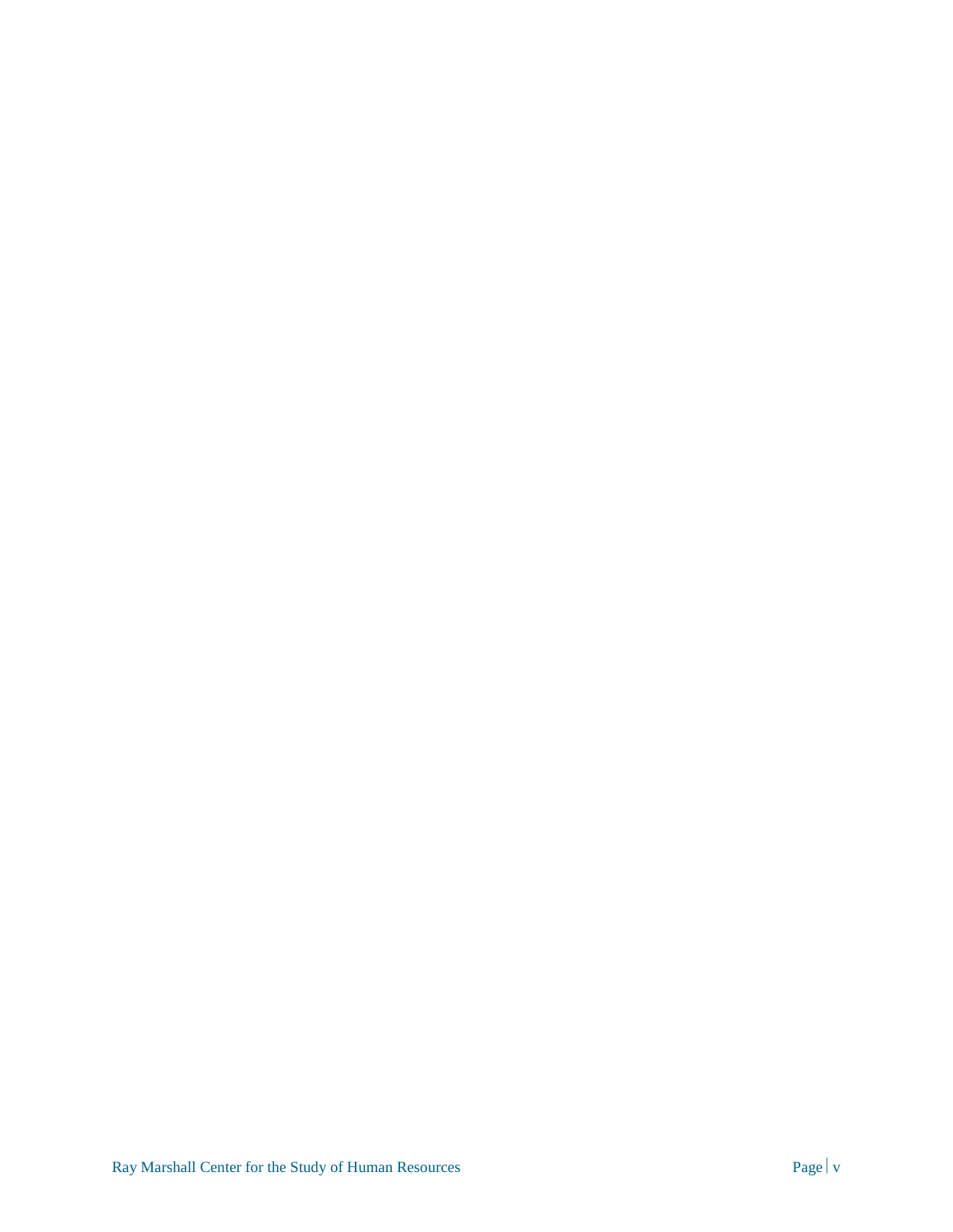## **INTRODUCTION**

#### **OVERVIEW**

The Austin-Round Rock Metropolitan Statistical Area (Austin Metro Area) is undergoing a period of unprecedented economic growth and prosperity.<sup>1</sup> Total employment in the region grew more than 20% between 2010 and 2015, and the median household income increased by almost 20%. However, not all residents of the Austin Metro Area share in this prosperity. Although the median household income rose, the cost of housing rose more quickly. Recent data shows that 23% of homeowners and 48% of renters pay more than 30% of their incomes towards their mortgage or monthly rent. Furthermore, more than 99,000 families in the region live at or below 200% of the federal poverty guidelines (FPG), and more than 76,000 individuals living below the poverty level work.<sup>i</sup>

The Austin Metro Area Master Community Workforce Plan (MCWP) lays out a common

agenda and establishes a framework for collaboration to coordinate the efforts of the region's workforce development organizations and educational institutions. The overarching vision for this plan focuses on a more demand-driven workforce system that effectively engages employers, community-based organizations, and educational institutions; empowers residents to more efficiently match employers' skills needs; and successfully prepares economically disadvantaged residents for good jobs.

The region estimates that in the five years since the MCWP's launch the Austin Metro Area will seek more than 60,000 middle-skill jobs including both new and replacement positions. Of these middle skill openings, just over 50% stem from just three occupational sectors: healthcare, information

#### **VISION:**

A more demand-driven workforce system that:

- *Effectively engages employers, community based organizations, and educational institutions;*
- *Empowers residents to more efficiently match employers' skills needs; and*
- *Successfully prepares economically disadvantaged residents for middle-skill jobs.*

#### **GOAL:**

*To make Austin more affordable by improving economically disadvantaged residents' access to better economic opportunities*

#### **OBJECTIVE:**

#### **10,000**

*Residents living at or below 200% of poverty will secure middle-skilled jobs by 2021*

Source: Austin Metro Area Master Community Workforce Plan (June 2017). Workforce Solutions Capital Area

 $\overline{a}$ 

<sup>&</sup>lt;sup>1</sup> The Austin-Round Rock Metropolitan Statistical Area includes Travis, Williamson, Hays, Bastrop, and Caldwell Counties.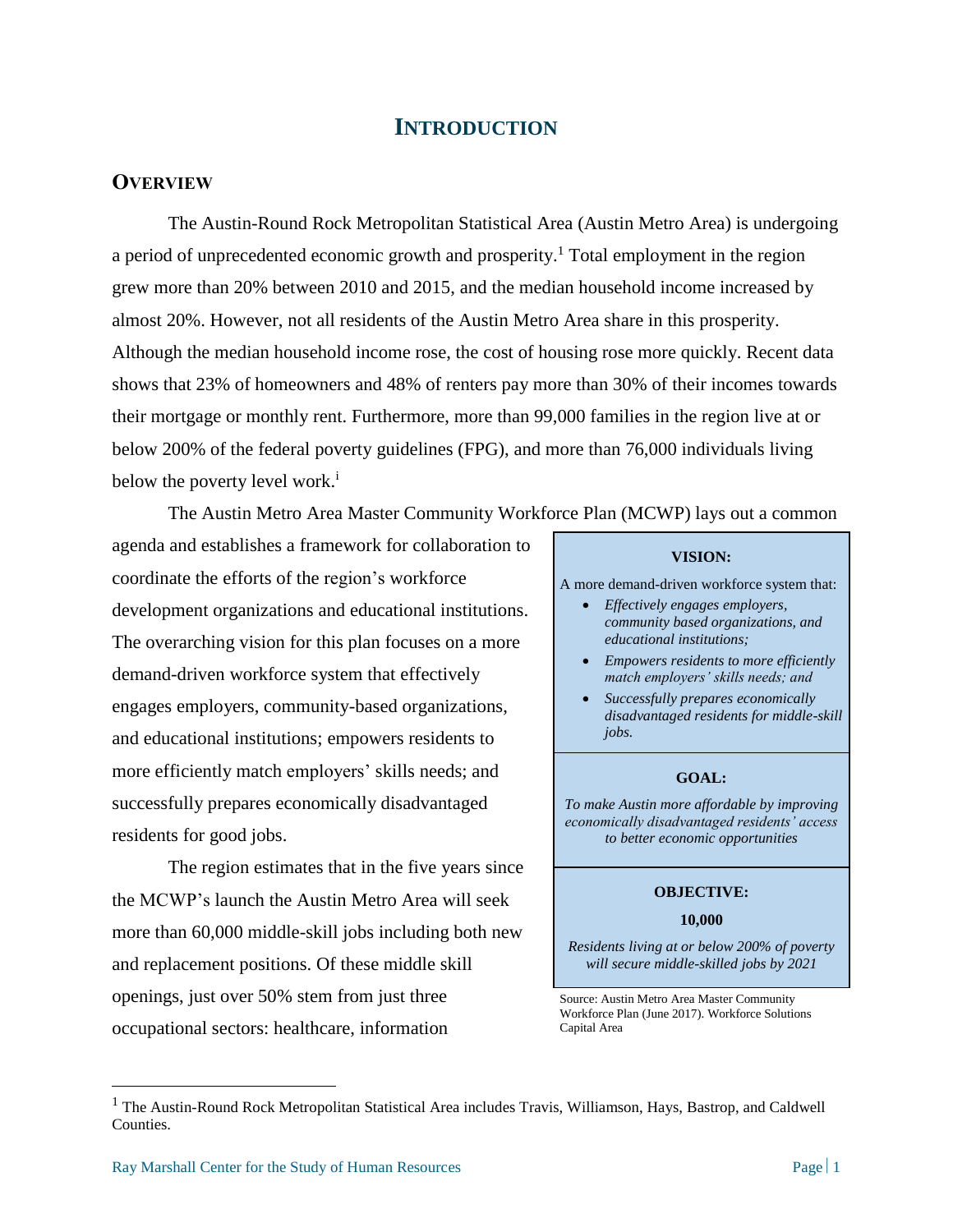technology, and skilled trades and/or advanced manufacturing. For the region's economically disadvantaged residents―those who earn less than 200% FPG, many of whom are currently employed—this prospective job growth represents better economic opportunity provided they obtain the skills and credentials required to find higher earnings employment.

This report seeks to determine which relevant services and training the region provided and establish unduplicated records across the workforce system during the baseline and Year One periods to accurately measure the scale of efforts along with the outcomes of participants, including program completion, employment, and earnings. As the region continues to implement the MCWP, this evaluation report serves as a reference to how the system functioned prior to and immediately after this effort and provides accurate numbers with which to compare results of ongoing and future regional coordination and collaboration.

# **AUSTIN'S WORKFORCE SYSTEM<sup>2</sup>**

The Workforce Solutions Capital Area Board which serves Travis County leads the MCWP. Workforce Solutions Rural Capital Area Board which serves nine counties in the region, joined the MCWP this year.<sup>3</sup> Participants in the MCWP effort receive funding from four primary sources: federal funding distributed by the Texas Workforce Commission through Workforce Solutions Area Boards (WFSCA and WFSRCA), the State of Texas, Travis County, and the City of Austin.<sup>4</sup>

Participating Community Based Organizations (CBOs) provide occupational training and additional supports to qualifying individuals either in-house, through contracts with and referrals to secondary providers, or through partnerships with the Austin Community College District (ACC). Supports provided by CBOs include, but are not limited to, guidance and counseling, financial assistance for specific types of needs such as child care and transportation, as well as help with pre-employment/job readiness skills such as resume writing and interviewing proficiency.

 $2$  The wider workforce system in Austin includes local school districts providing career training and supports, including Career and Technical Education (CTE) courses and related dual credit courses coordinated with ACC, and apprenticeship opportunities.

<sup>3</sup> WFSRCA serves Bastrop, Blanco, Burnet, Caldwell, Lee, Llano, Fayette, Hays, and Williamson Counties.

<sup>&</sup>lt;sup>4</sup> Funding sources across the three agencies include Workforce Innovation and Opportunity Act federal pass-through funds, Texas Workforce Commission grants and contracts, and local tax revenue. Services provided to individuals using these funds must meet specific federal, state, and/or local requirements in order to qualify for these supports.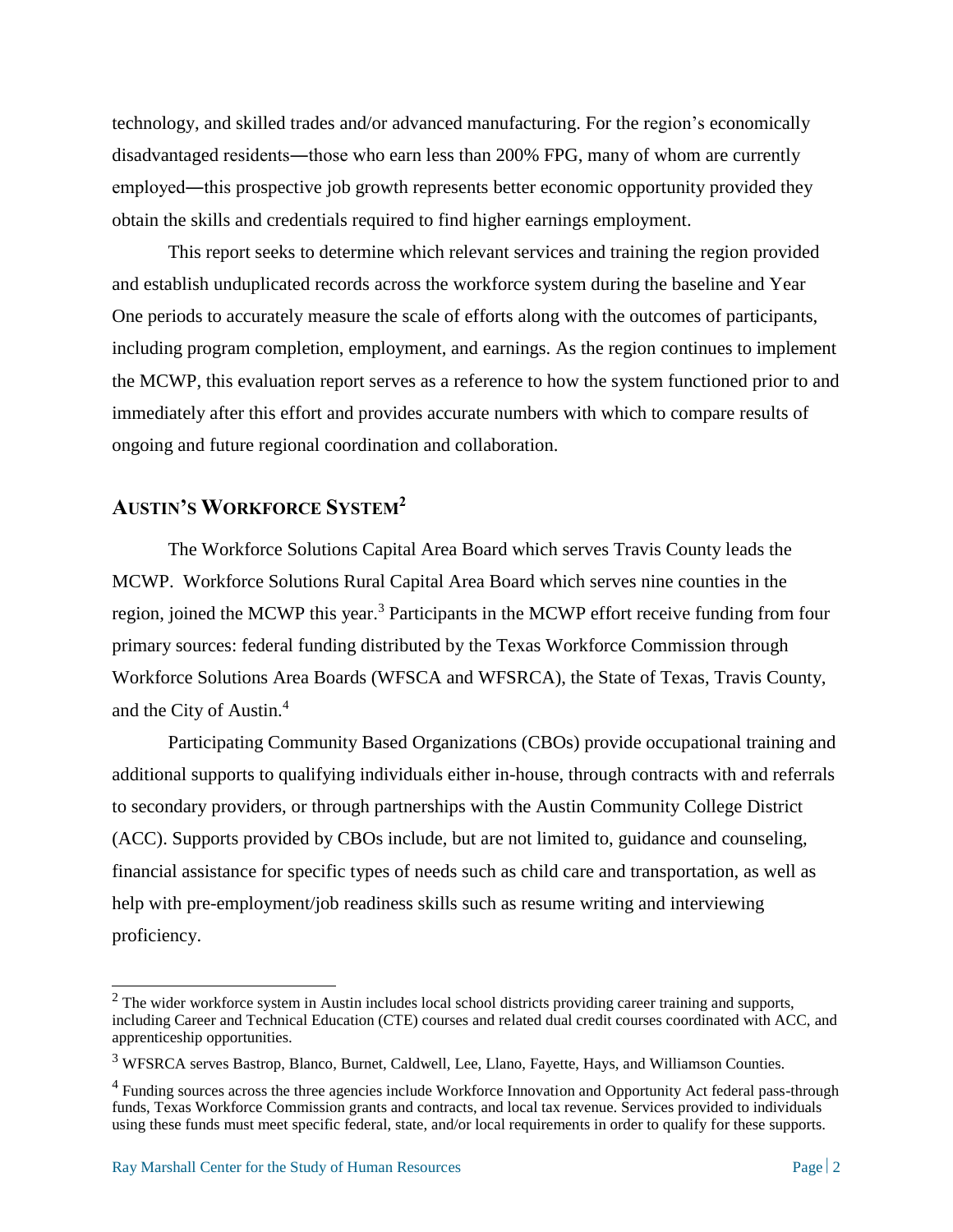Austin Community College possesses 11 campuses and educates approximately 76,000 students each year offering over 100 programs in 10 areas of study leading to college credentials that include technical certifications, Associate degrees, and advanced technical awards.<sup>5</sup>

CBOs and ACC provide training and support to tens of thousands of local residents each year. This report presents and describes workforce development program participant employment and wage outcomes from efforts of workforce training providers during Year One of the Master Workforce Plan. This report focuses on low-income participants engaged in specific middle-skill training programs that aligns with the goals of the MCWP.<sup>6</sup>

#### **GOALS**

The MCWP aims "to make living in Austin more affordable by improving economically disadvantaged residents' access to better economic opportunities." By focusing on economically disadvantaged residents, the region hopes to connect under-skilled individuals with Austin's high demand for skilled labor.<sup>7</sup> Newly trained program completers enter the labor market with skills and a middle-skills credential that enhances their salary prospects. By aligning the workforce system with employer needs, the region hopes to capitalize on available local talent to include more area residents in the growing prosperity of the Austin Metro Area.

#### **METRICS**

The MCWP's seeks to improve the economic wellbeing of 10,000 area residents living at or below 200% FPG through employment in middle-skill jobs by 2021. The MCWP presents a road map outlining the engagement of area stakeholders through four key strategies and targeted outcomes. For each strategy, the plan also presents actions and tactics that will facilitate the achievement of the stated outcomes.

<sup>&</sup>lt;sup>5</sup> In December 2017, the Austin Community College District (ACC) Board of Trustees approved the college's first bachelor's degree: BS in Nursing offered beginning Fall 2018.

<sup>6</sup> Occupational Skills Training: Training leading to an industry recognized Associate degree, certificate, certification or license, beyond a HSD/Equivalent and less than a 4-year degree that prepares participants for employment. These middle skills programs at ACC also include students in business-related programs.

 $<sup>7</sup>$  Economically disadvantaged individuals are defined in this report as those having an income at or below specific</sup> Federal Poverty Guidelines. See appendix A of the Baseline Report for more detail on FPG income thresholds and a map of poverty concentration in the MSA. See the technical appendix in the Baseline Report for a discussion on how FPGs were calculated for all participants in this study.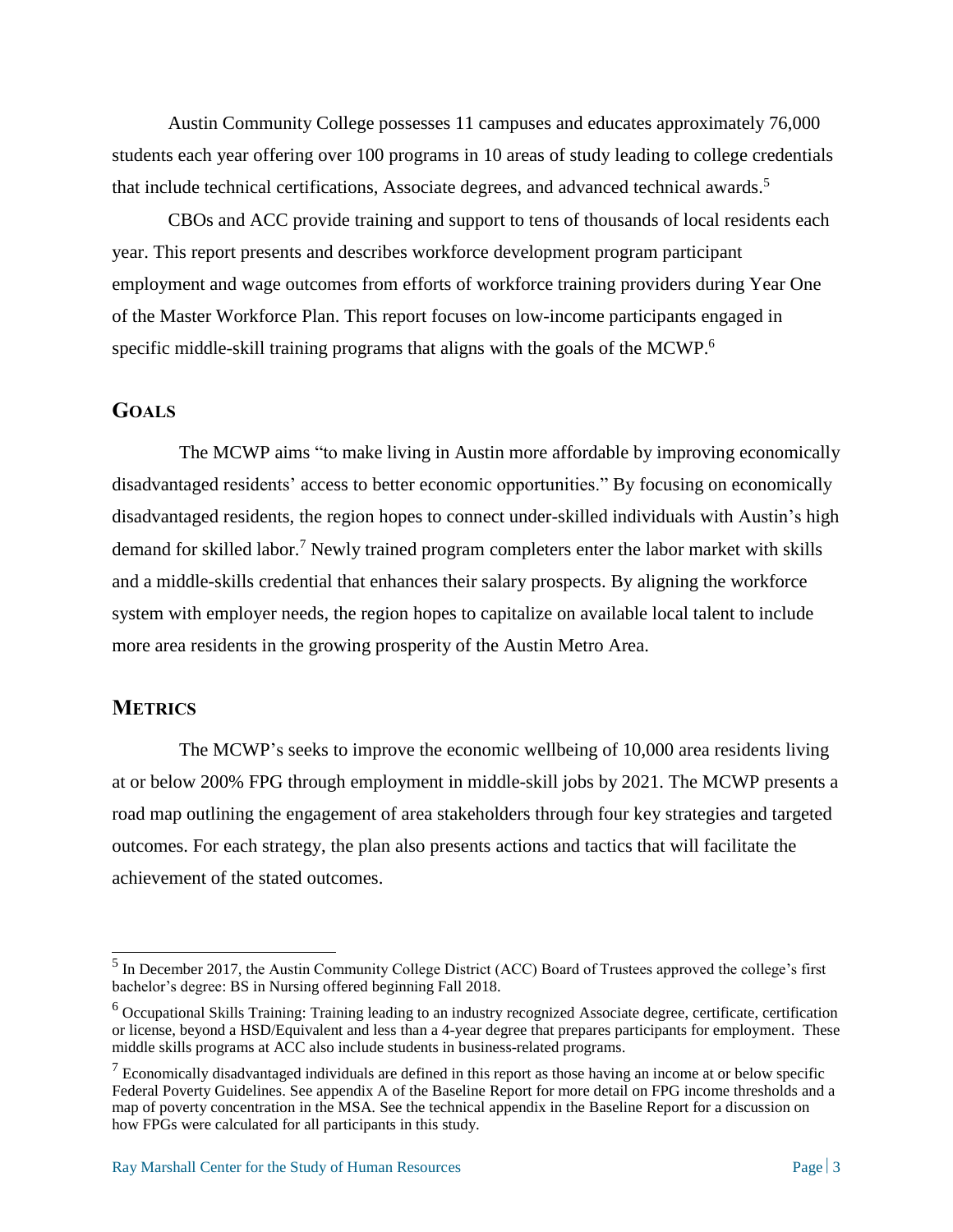| <b>Strategies</b>                                                                                     | <b>Outcomes</b>                                                                                                     |  |  |
|-------------------------------------------------------------------------------------------------------|---------------------------------------------------------------------------------------------------------------------|--|--|
| <b>Awareness &amp; Enrollment:</b> Cultivate interest in high-                                        | Enroll 30,000 economically disadvantaged area                                                                       |  |  |
| demand middle-skill careers.                                                                          | residents in middle-skill training programs.                                                                        |  |  |
| <b>Training &amp; Completion:</b> Equip workers with skills                                           | Of the 30,000 enrolled in middle-skill training, 12,000                                                             |  |  |
| they need to succeed.                                                                                 | earn a credential.                                                                                                  |  |  |
| <b>Placement &amp; Employment:</b> Connect employers with                                             | Of the 12,000 earning a middle-skill credential, <b>8,000</b>                                                       |  |  |
| local talent to fill middle-skill jobs.                                                               | placed in middle-skill jobs.                                                                                        |  |  |
| <b>Upskilling:</b> Assist frontline workers in acquiring skills<br>to advance into middle-skill jobs. | 2,000 workers making below 200% FPG will be<br>upskilled to enter employment with improved<br>economic opportunity. |  |  |

#### **METHODS TO ACHIEVE GOALS**

The community intends to achieve these goals through a variety of processes. First, by engaging in integrated community leadership where participants from all major regional stakeholders are represented in leadership decisions.

Data is a key component of this regional effort, used both confidentially and publicly. Confidential program-level performance metrics will be regularly presented to organizations as a feedback loop for reflection, allowing for changes in curriculum, supports, and other adjustments in future years. Regional performance in future years will use the same metrics developed in this report to measure community progress.

While all participating organizations collect and maintain crucial participant data, not all organizations collect the same information and not all organizations use the same definition for specific data elements. The MCWP encourages agencies and programs to align data definitions, establish similar collection schedules, and consider how best to learn more with the data on hand.

The Baseline Report, available online, provides agency-level context, including identifying training programs, describing their structure, and examining whether selected occupations allow individuals to escape poverty.

Another key effort includes program coordination. WFSCA will aid programs in developing, tracking, and meeting appropriate targets and increasing the ease of cross-program referrals, potentially developing cross-program referrals standard processes. Working together is intended to allow programs to collectively identify gaps in programs' internal processes, increasing the ability of programs to train individuals for high skilled and high paying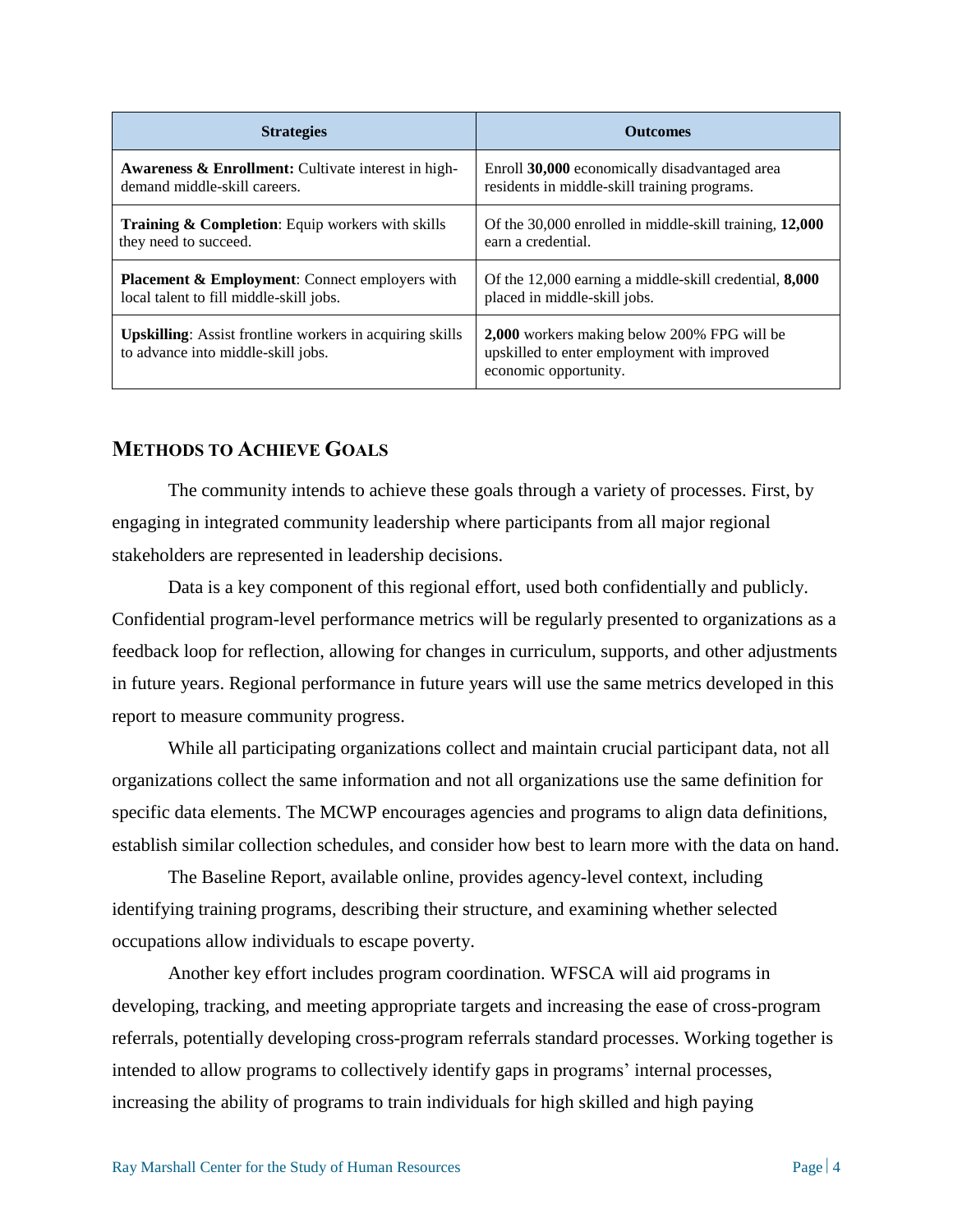employment. The regional approach also enables partner organizations to work together (with guidance from WFSCA) to determine local barriers to capacity, allowing the region to increase the number of individuals served and supported through workforce programs. These coordination efforts are included in this report.

#### **RAY MARSHALL CENTER'S ROLE**

Workforce Solutions Capital Area Board contracted RMC to conduct an evaluation of outcomes for workforce development training participants, beginning with the Baseline Report intended to measure enrollment and outcomes prior to the implementation of the MCWP to establish baseline numbers. The RMC's work includes obtaining data from all participating organizations, providing recommendations for improving program data, and developing both confidential program and regional metrics to measure community progress. CBOs collect data and use data definitions required by their various funders. RMC reviewed the currently available data and makes recommendations for future consistency in data collection across all CBOs to support the outcomes of the MCWP with respect for the current program priorities and limitations. Although the CBO participant outcomes presented in this report are aggregated for the total group of program participants, RMC reviews with each CBO confidential program specific data to facilitate the organizations' participation in the MCWP objective.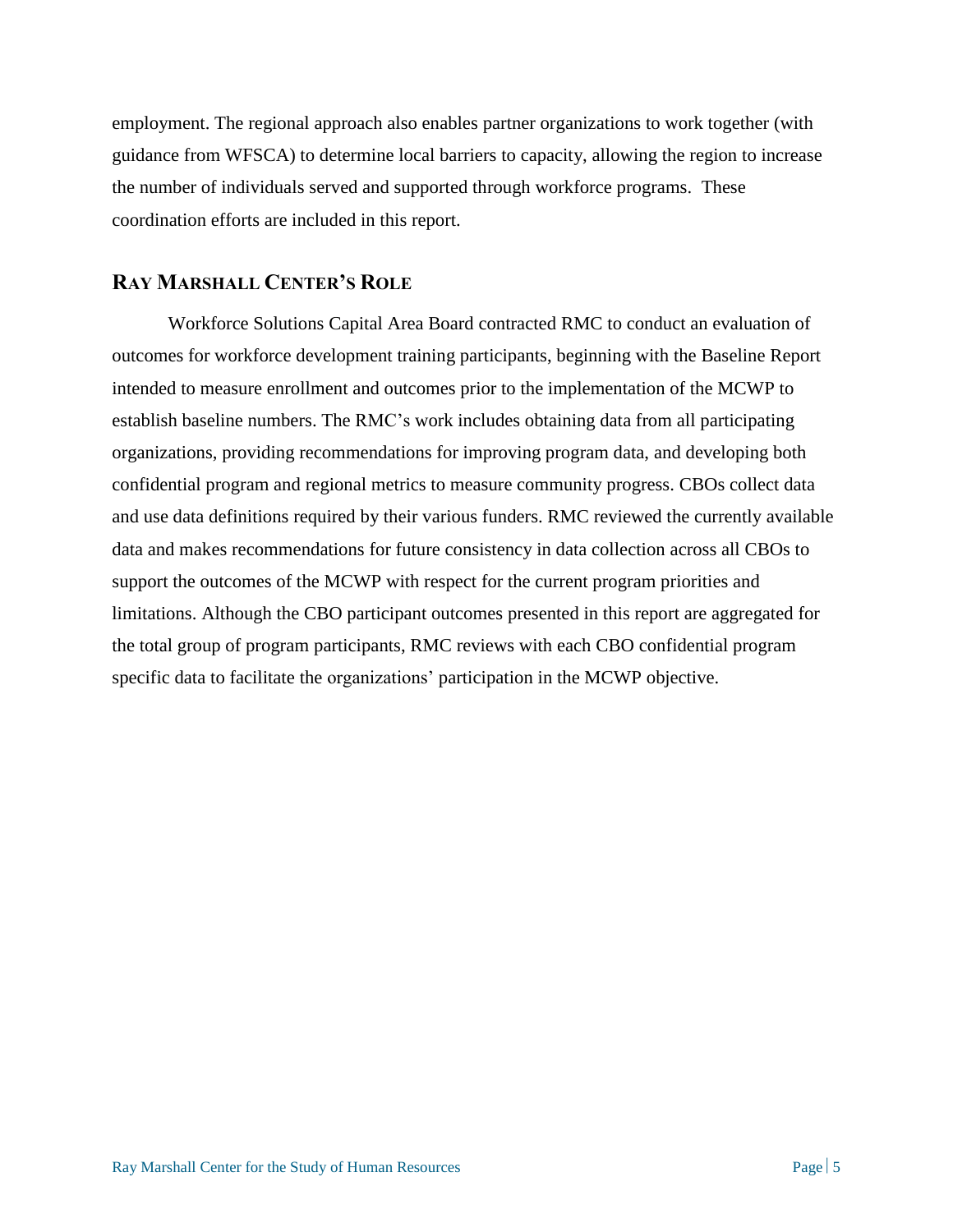# **BASELINE YEAR AND YEAR ONE OUTCOMES**

This report includes all participants who enrolled in or completed occupational skills training or an Associate Degree program within the sectors identified in the MCWP who experienced poverty prior to enrolling in those programs.<sup>8,ii</sup> Researchers selected the final year (FY 2015-2016) from the Baseline Report to serve as a Baseline Year, allowing for appropriate comparisons across years as the MCWP progresses. $9$  Individuals who enrolled between the early fall of 2015 through to the end of summer 2016, prior to the implementation of the MCWP, are referred to as Baseline Year participants. Individuals who enrolled between the early fall of 2017 through to the end of summer 2018 are referred to as Year One participants.

- *Enrollment* represents any individual enrolled in a program during that year, regardless of whether the individual was newly enrolled in that year or whether the individual had previously enrolled in a prior year but had not completed. *Enrollment* represents all individuals in the local workforce system during that year.
- *Completers* include anyone who completed a program in that year, regardless of their entry period. So, an individual who started and completed a short-term training program is counted in completion numbers for that year and an individual who started a program three years prior to their completion year is counted in that year's completion numbers.

This snapshot approach to enrollment and completion acknowledges that individuals participating in these programs may take time to complete them; the number of completers in relation to the number of enrollees in any given year does not represent a completion or persistence rate, since enrollees might be engaged in longer term training and completers in that year might have entered a program prior to that year.<sup>10</sup>

 $\overline{a}$ 

<sup>&</sup>lt;sup>8</sup> Occupational skills training includes training that results in a non-degree credential such as a certificate, industry certification, and licenses. Future regional work will also include apprenticeship certifications.

 $9^9$  For more information on all three baseline years, please refer to the Baseline Report.

<sup>10</sup> The Baseline Report calculates a *completion rate* which indicates whether enrollees in that year were found to have completed a program using multiple years of available data. Since this report includes a much shorter timeframe, and participants in some programs may take several years to complete, a completion rate is not recalculated. For completers, researchers provide information on the length of time to complete. For more information on the completion rate, please refer to the Baseline Report.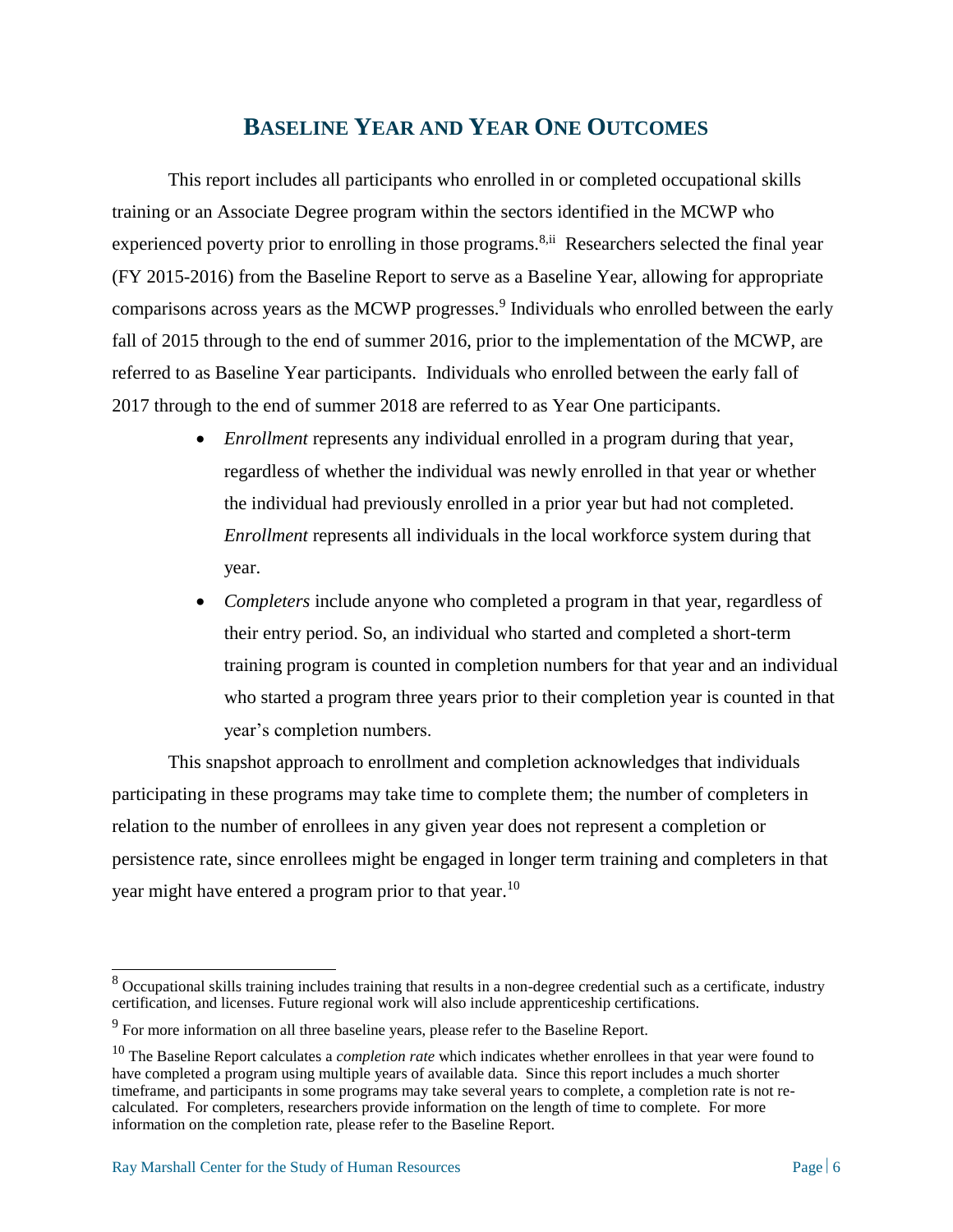<span id="page-14-0"></span>The MCWP continues to expand its reach by including additional programs serving lowincome individuals with education and training in the targeted regional sectors. Baseline participants in workforce training programs include those enrolled or who completed selected programs through American YouthWorks, Capital IDEA, Goodwill of Central Texas, Skillpoint Alliance, and WFSCA (WERC participants).<sup>11</sup> Year One participants include participants enrolling or completing these Baseline Year programs as well as participants in both Workforce Solutions Rural Capital Area and WFSCA's WIOA participants reported through TWIST. Enrollments and outcomes for participants in all of these programs are reported collectively under the banner of Community-Based Organizations (CBOs).<sup>12</sup>

College enrollees in Austin Community College identified as likely to be low-income may choose three types of programs: an Associate Degree, a Certificate program, or a short-term credential.<sup>13</sup> Since each of these programs through ACC result in substantially different types of credentials, enrollments and outcomes for students at ACC are broken out for each wherever possible.

#### **ENROLLMENT**

Presented enrollment data include only individuals from the mentioned organizations for whom the Ray Marshall Center received data (Figure 1). In the Baseline Year, the region enrolled 6,750 individuals in education and training programs within a Master Community Workforce Plan industry sector. In Year One, the region enrolled 6,027 low-income individuals in MCWP aligned education and training.<sup>14</sup> This regional decline in enrollment between these

 $11$  WERC is a workforce development and job training funded through contracts with Travis County and The City of Austin. WERC participants include participants in WERC-funded programs through Skillpoint Alliance and Austin Area Urban League. A number of WIOA programs managed by WFSCA and reported through The Workforce Information System of Texas (TWIST) are not included in the Baseline Year due to discrepancies in data maintained at RMC from the Texas Workforce Commission and information reported through WFSCA. Year One results include participants reported through TWIST.

 $12$  Researchers acknowledge that including participations from additional organizations changes both the numerator and denominator when looking at results from the baseline year to year one. Throughout this report totals include all participants from all organizations for whom researchers obtained data. A supplement to this report provides enrollment and completion only for organizations included in the Baseline Year as well as Year One, allowing for clearer year-to-year comparisons.

<sup>&</sup>lt;sup>13</sup> ACC program types includes those who are seeking and Associates degree, students seeking a specific certificate, and, those in the short-term credential category seeking a continuing education certificate, marketable skills achievement, or field of study credential.

<sup>&</sup>lt;sup>14</sup> ACC enrolled 11,758 individuals not co-enrolled in a CBO program in MCWP-focused educational programs during Year One; presented numbers include only those classified as low-income. For more information on this classification, please see the Baseline Report.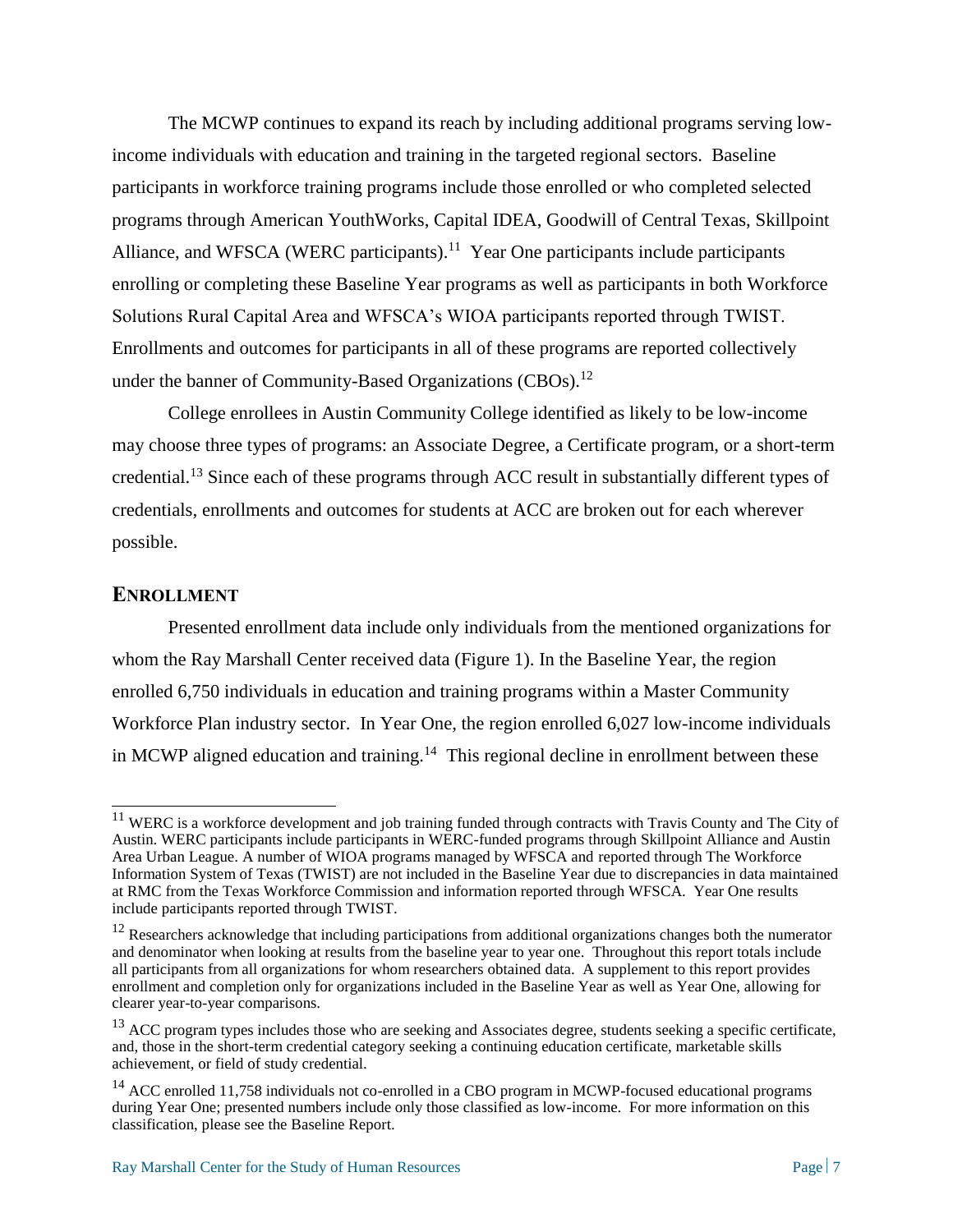<span id="page-15-1"></span>years was led by a drop at ACC in low-income enrollees, while CBOs increased their Year One enrollment by more than 500. The decline in enrollment numbers at ACC appears to be associated with a general decline in the share of individuals in poverty in the region, so while the number of students served overall in the region remained relatively stable, the share of those classified as low-income dropped between the two years.



**Figure 1. Enrollment by Year and Organization**

ACC's decline in enrollment of low-income students in MCWP programs between the Baseline Year (Figure 2) and Year One (Figure 3) include both the number of previously enrolled and newly enrolled low-income students. The one exception to this decline includes a larger number of individuals newly enrolled in ACC's short-term credential programs in Year One compared to the Baseline Year. CBOs experienced an increase in both previously enrolled and an increase in the number of individuals who enrolled for the first time between the Baseline Year and Year One.

<span id="page-15-0"></span>

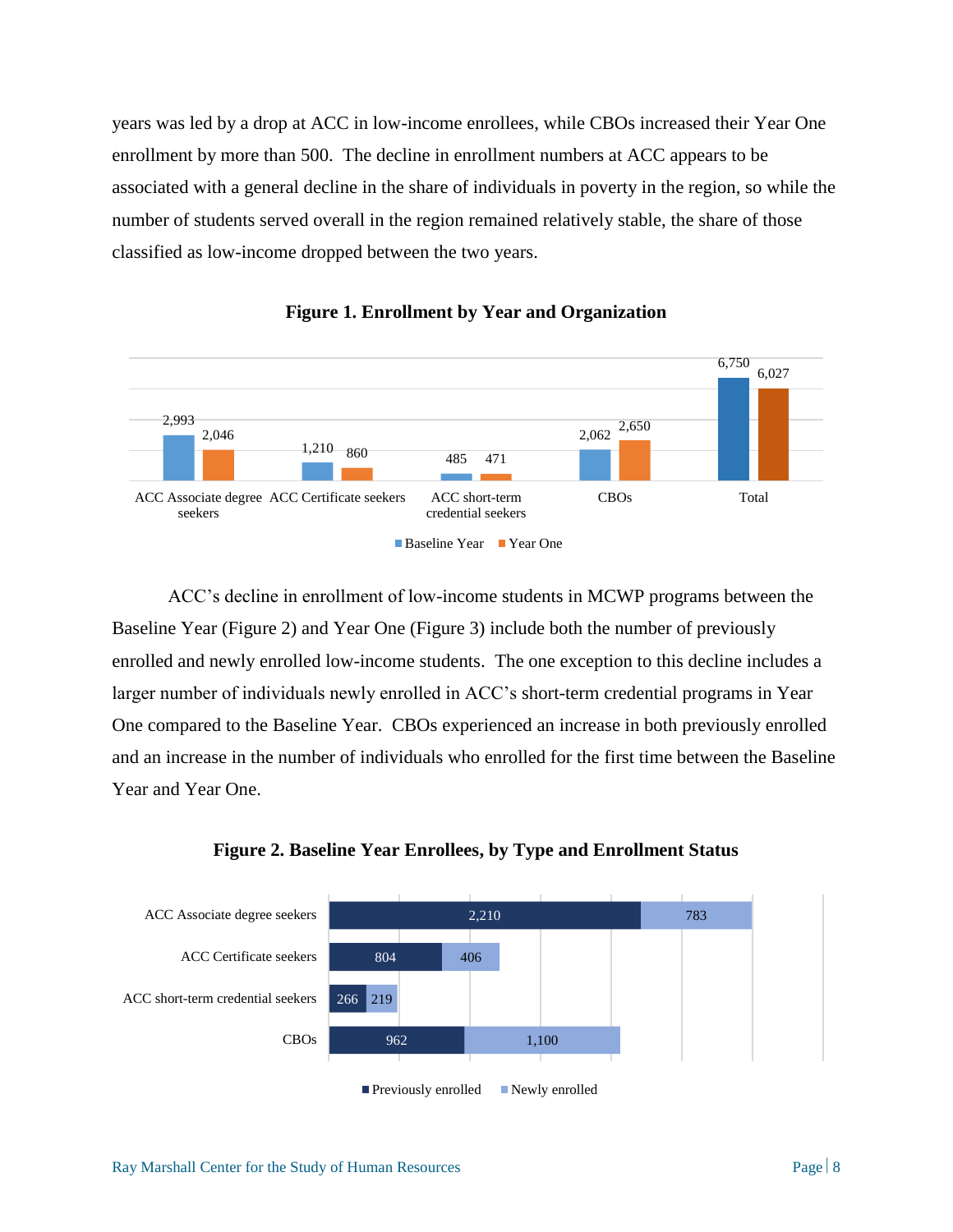

#### **Figure 3. Year One Enrollees, by Type and Enrollment Status**



While roughly a third of participants are from a Hispanic background at ACC, Hispanic participants make up 44% of CBO enrollment (Table 1).<sup>15</sup> African American participants made up just over a quarter of all CBO enrollees. Enrollees in ACC's Associate Degree and certificate programs tend to skew younger, with roughly three-quarters of them being under 22 years of age, while 70% of ACC's short-term credential seekers are over 22 years of age (Table 1).<sup>16</sup> ACC serves primarily young adult low-income learners while CBOs serve primarily adult low-income learners, with half of CBO enrollees entering their program between 22 and 39 years of age.

<sup>&</sup>lt;sup>15</sup> Baseline year demographic characteristics were published in the MCWP Evaluation Baseline Report.

<sup>16</sup> Demographic figures in Table 1 include all enrollees during Year One.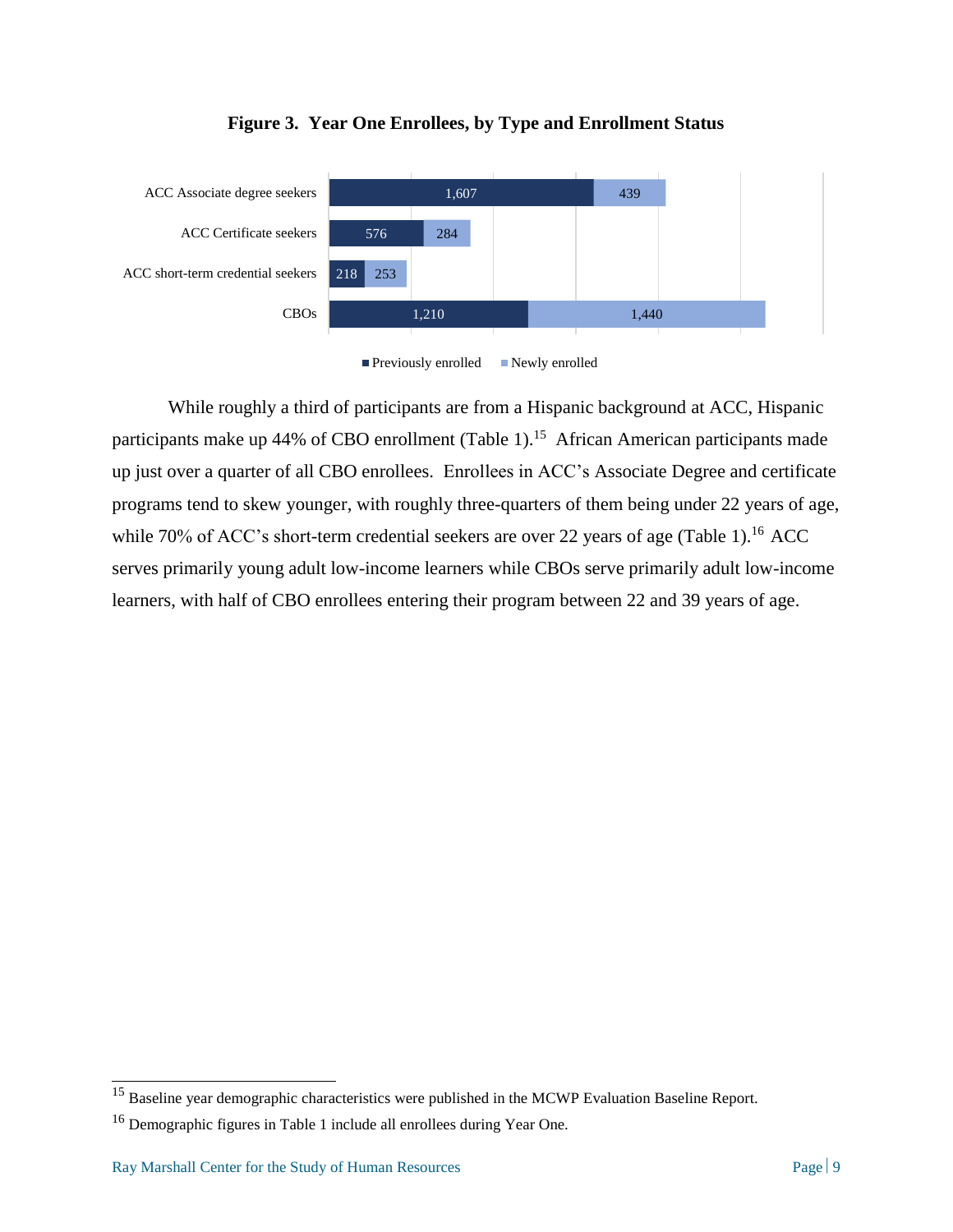|                       | <b>Year One</b>                        |                                      |                                           |             |
|-----------------------|----------------------------------------|--------------------------------------|-------------------------------------------|-------------|
|                       | <b>ACC</b> Associate<br>Degree seekers | ACC<br><b>Certificate</b><br>seekers | <b>ACC Short-</b><br>term Cred<br>seekers | <b>CBOs</b> |
| Age $Group17$         |                                        |                                      |                                           |             |
| 21 and younger        | 76%                                    | 74%                                  | 47%                                       | 30%         |
| 22 - 39 years         | 20%                                    | 20%                                  | 37%                                       | 50%         |
| $40 - 59$ years       | 3%                                     | 5%                                   | 14%                                       | 18%         |
| 60 years & older      | 0%                                     | 0%                                   | 1%                                        | 2%          |
| <b>Gender</b>         |                                        |                                      |                                           |             |
| Male                  | 53%                                    | 61%                                  | 39%                                       | 37%         |
| Female                | 47%                                    | 39%                                  | 61%                                       | 63%         |
| <b>Race/Ethnicity</b> |                                        |                                      |                                           |             |
| Non-Hispanic White    | 49%                                    | 47%                                  | 47%                                       | 20%         |
| Non-Hispanic Black    | 6%                                     | 7%                                   | 12%                                       | 26%         |
| Hispanic              | 35%                                    | 35%                                  | 29%                                       | 44%         |
| Non-Hispanic Other    | 9%                                     | 9%                                   | 10%                                       | 6%          |
| <b>Total</b>          | 2,046                                  | 860                                  | 471                                       | 2,650       |

<span id="page-17-1"></span><span id="page-17-0"></span>**Table 1. Demographic Characteristics of Year One Enrollees, by Organization Type**

ACC Associate Degree and Certificate programs serve more men than women, while ACC short-term credential seekers and CBO enrollees are more likely to be female.

## **COMPLETERS**

#### *Overall Completion*

The region graduated 931 participants in the Baseline Year (Figure 4).<sup>18</sup> In Year One, a total of 1,679 individuals completed their programs, representing an increase of 80% for the region. This increase in the number of completers occurred across all types of ACC programs and for CBOs (Figure 4).<sup>19</sup> ACC Associate Degree seekers experienced the largest percentage gain between the two years, increasing by 108% between the Baseline Year and Year One. CBOs experienced the largest increase in the number of completers (394) between the Baseline Year and Year One.<sup>20</sup> For ACC these increases may be due to a sizable portion of previously

 $\overline{\phantom{a}}$  $17$  All ages in this report refer to the age at program entry.

<sup>&</sup>lt;sup>18</sup> ACC completed 2,392 individuals not co-enrolled in a CBO program in MCWP-focused educational programs during Year One; presented numbers include only those classified as low-income. For more information on this classification, please see the Baseline Report.

 $19$  Completers may have enrolled in a program for several years prior to finishing and thus the number of completers are not necessarily tied to the number of enrollees each year.

<sup>&</sup>lt;sup>20</sup> Part of the increase in CBO enrollment stems from an increase in the number of programs measured; however,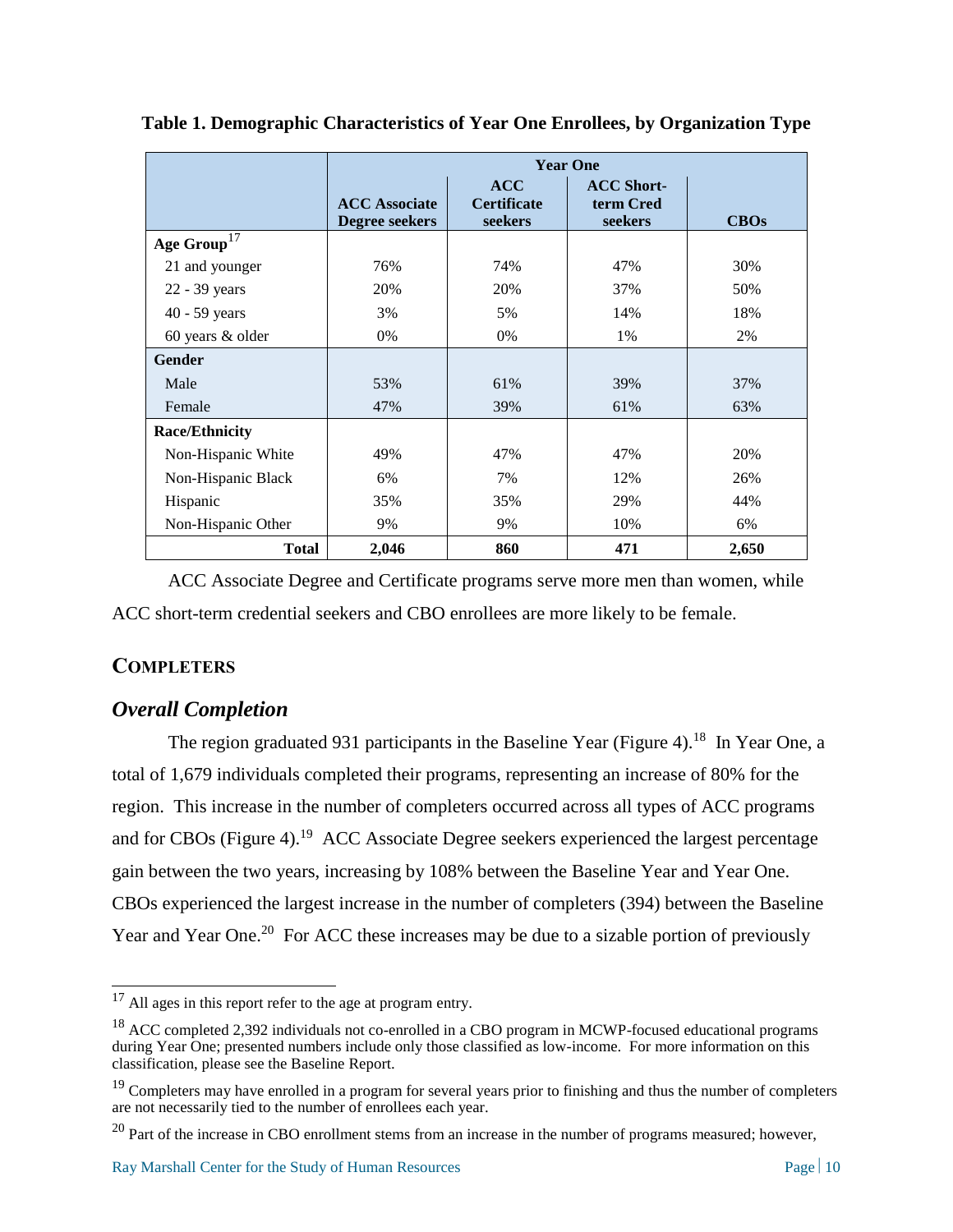<span id="page-18-0"></span>enrolled low-income individuals completing their program after several years of effort (see next section). For CBOs this increase in completion appears to primarily stem from an increase in enrollment numbers that year (see next section).



#### **Figure 4. Year One Completers, by Organization Type**

#### *Time to Completion*

Whereas the large majority (84%) of CBO completers finished within a year, a majority of ACC Associate Degree seekers (66%) and ACC Certificate seekers (57%) took four or more years to complete (Figure 5). The differences across programs in how long it takes to complete will play a significant role as the region attempts to reach its target completion numbers. Assuming a similar distribution for the time it takes for future completers in each program, it will take four or more years for 66% of Year One newly enrolled ACC Associate Degree seekers (1,061 individuals) to complete their program and thus while they will be counted as enrollees throughout the MCWP Evaluation, they would not be included as completers until after the regional initiative measures whether it has reached its target goals.

 $\overline{a}$ 

CBOs from the Baseline Year completed more participants in Year One.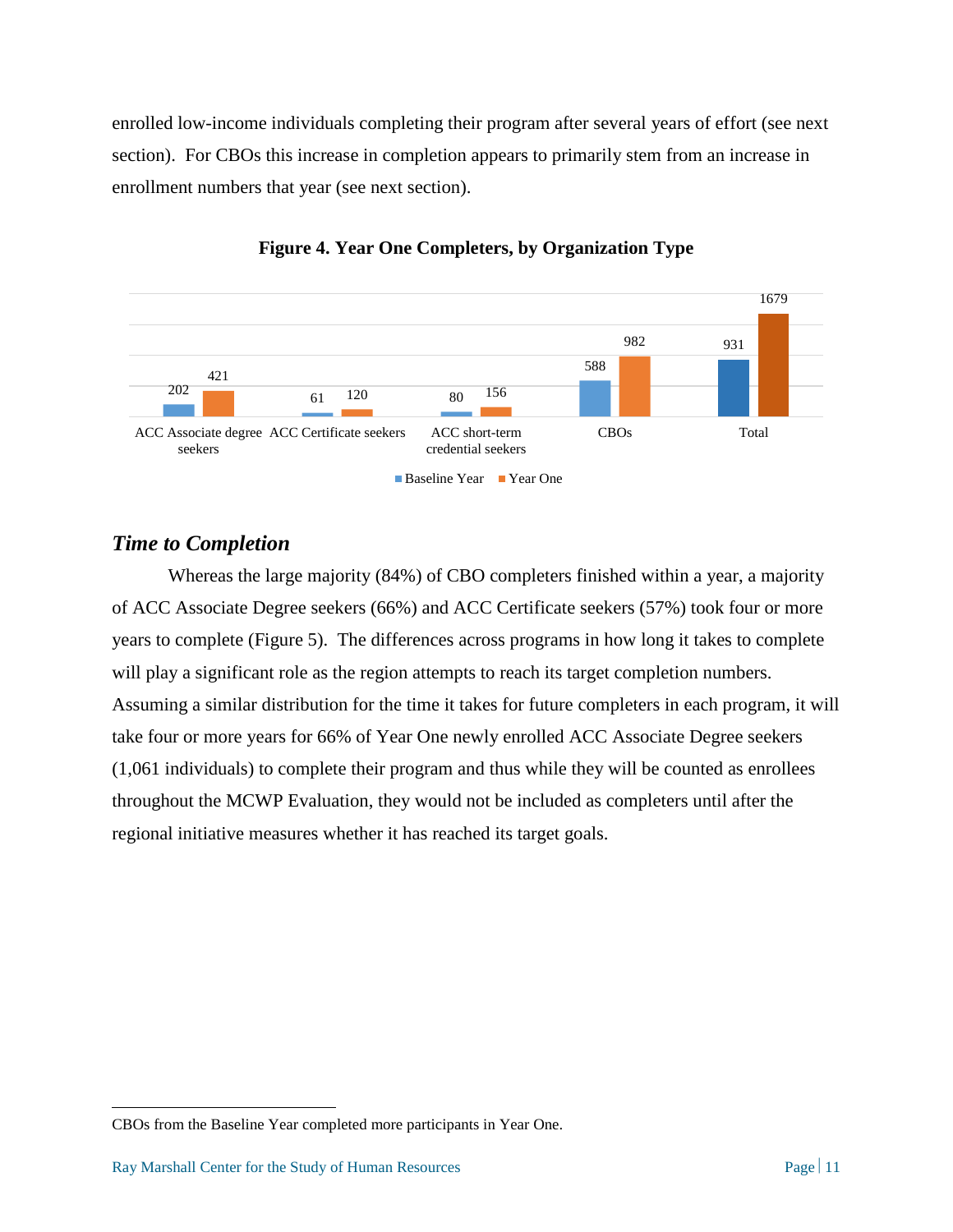

#### **Figure 5. Year One Completers, by Time to Completion**

Completers across all organization types roughly matched the same demographic profile as current enrollees in Year One (Table 2 and Table 1).

<span id="page-19-0"></span>

|                       | <b>All Completers</b>           |                                             |                                           |      |
|-----------------------|---------------------------------|---------------------------------------------|-------------------------------------------|------|
|                       | <b>ACC</b> Associate<br>seekers | <b>ACC</b><br><b>Certificate</b><br>seekers | <b>ACC Short-</b><br>term Cred<br>seekers | CBOs |
| <b>Age Group</b>      |                                 |                                             |                                           |      |
| 21 and younger        | 71%                             | 64%                                         | 59%                                       | 22%  |
| 22 - 39 years         | 24%                             | 29%                                         | 28%                                       | 50%  |
| 40 - 59 years         | 5%                              | 7%                                          | 12%                                       | 24%  |
| 60 years & older      | 0%                              | 0%                                          | 1%                                        | 4%   |
| <b>Gender</b>         |                                 |                                             |                                           |      |
| Male                  | 52%                             | 62%                                         | 44%                                       | 42%  |
| Female                | 48%                             | 38%                                         | 56%                                       | 57%  |
| <b>Race/Ethnicity</b> |                                 |                                             |                                           |      |
| Non-Hispanic White    | 52%                             | 50%                                         | 47%                                       | 23%  |
| Non-Hispanic Black    | 6%                              | 6%                                          | 13%                                       | 28%  |
| Hispanic              | 32%                             | 38%                                         | 32%                                       | 38%  |
| Non-Hispanic Other    | 9%                              | 5%                                          | 7%                                        | 6%   |
| <b>Total</b>          | 421                             | 120                                         | 156                                       | 982  |

**Table 2. Demographic Characteristics of Completers, by Organization Type**

#### **CREDENTIALS**

Certificate and credential information is notoriously difficult to track and poses its own unique challenges. For many of these middle skills programs, the goal of training is to prepare participants to qualify for and receive some credential for use in the job market. Completion of a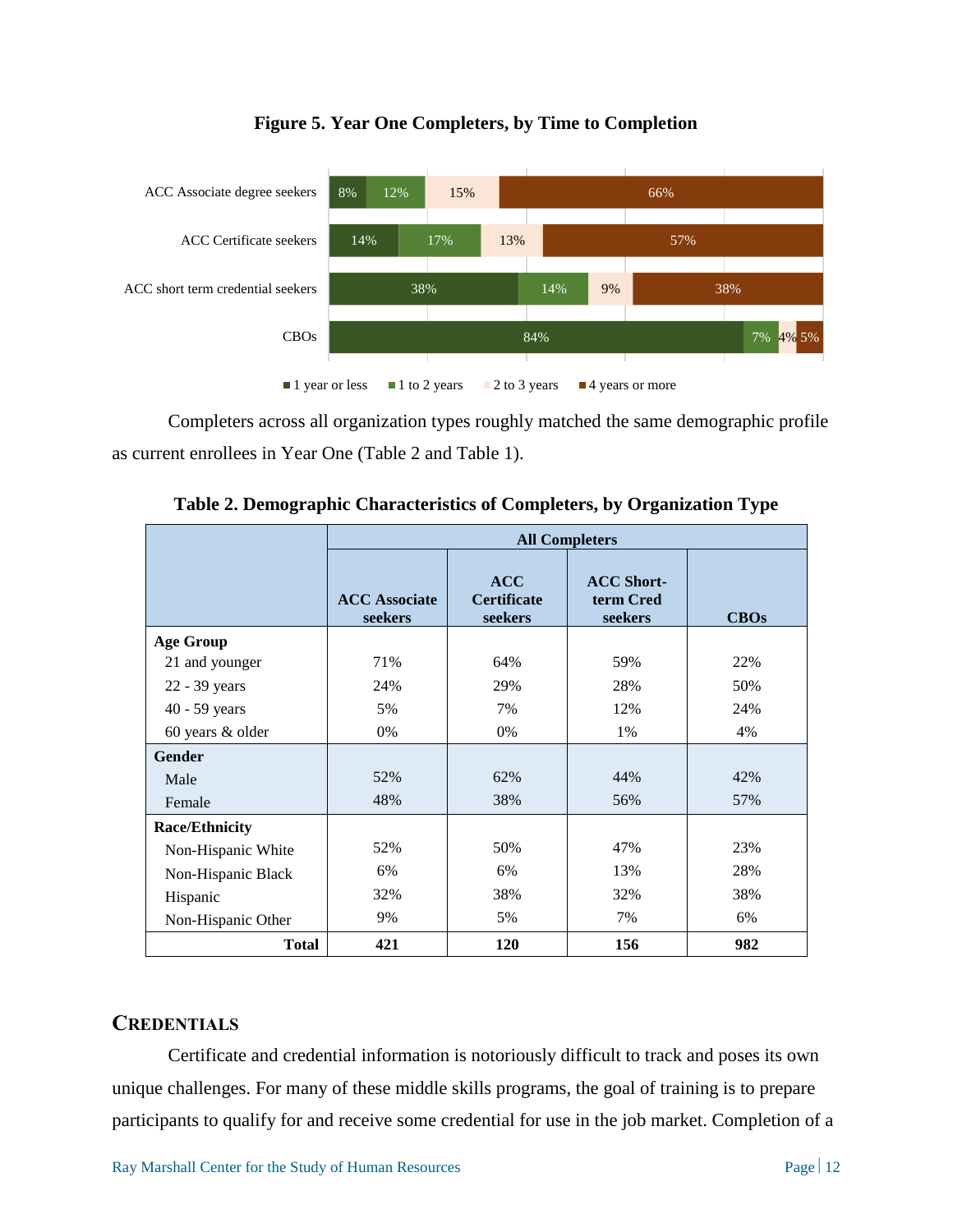<span id="page-20-0"></span>program may not indicate full preparedness for a desired credential. Further complicating matters, the tightness of some job-specific labor markets means that firms may hire an individual who has yet to receive a credential but is skilled enough to perform the work. Where a credential is earned after completion of the program by taking a certification exam, organizations not responsible for issuing the credential are often forced to rely on students to return with evidence.

This issue cuts across the type of program, including both ACC and CBOs. Occasionally instructors for specific programs are certified to proctor these credential tests or are connected to the credentialing community and can bring instructors into the class to proctor an exam. In these cases, programs likely have a clearer sense of who completed and received a credential. Some types of middle-skills careers begin with the first of several credentials, each building (or stacking) up the skills of the worker and sometimes leading to licensure.

CBOs often rely on third-party credentials because they are often industry-specific, in high demand, and rigorous. CBOs can issue course completion information, which serves as an indicator of skills learned by participants, but this should be distinguished from the industry certified or recognized credential. Being a community college, ACC provides a credential to completers, but that too should be distinguished from third-party credentials, though it may hold greater weight in the job market than an indicator of course completion. The issue of what counts as an appropriate credential and the extent to which an organization has direct access to these credentials should be a prime topic for the region to discuss in the future.

Every individual (100%) who completed a program at ACC received a credential (Figure  $6$ <sup>21</sup> Increases in the number of ACC credentials earned matches the number of completers in each year for those solely attending ACC.

 $21$  Note that these figures represent estimates. The ACC dataset only included ACC students enrolled in the 3 program sectors of interest. Thus, when we say a CBO participant earned an ACC credential in the past 2 years, we mean a CBO participant earned an ACC credential in these 3 program sectors in the past two years. We only have 2 year history for the 2015-16 completers. For 2014-15 completers, we only have a 1-year history. For 2013-14 completers, we only have  $\lt 1$ -year history.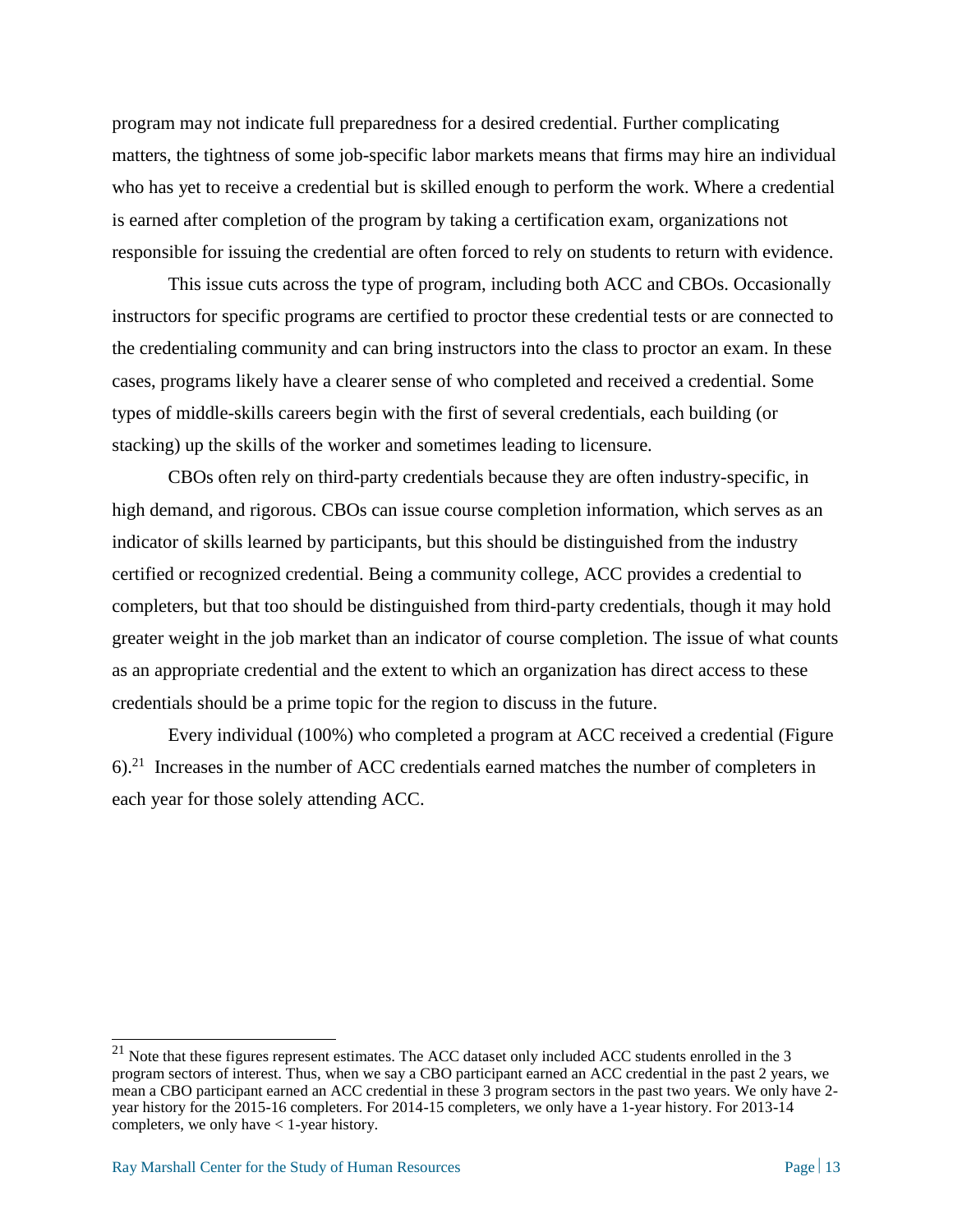<span id="page-21-0"></span>

**Figure 6. Number of Completers Earning an ACC Credential**

Completers from a CBO might also have received some form of credential (an Associate degree, a Certification, or a shorter-term credential) through ACC. Researchers linked all CBO completers with data from ACC to determine whether an individual enrolled in a CBO had received an ACC credential within the year they completed their CBO program while they were co-enrolled in both. For the Baseline Year, a total of 522 individuals (56%) completed a CBO program, with 337 (37%) completing an ACC program, while 66 (7%) completed a CBO program and received some type of credential from ACC. For Year One, a total of 866 (52%) individuals completed a CBO program, with 697 (41%) completing an ACC program, while 116 (7%) completed a CBO program and received some type of credential from ACC (Figures 7 and 8). While the number of completers increased, the share of all completers who finished a CBO program and completed at ACC remained the same between the Baseline Year and Year One.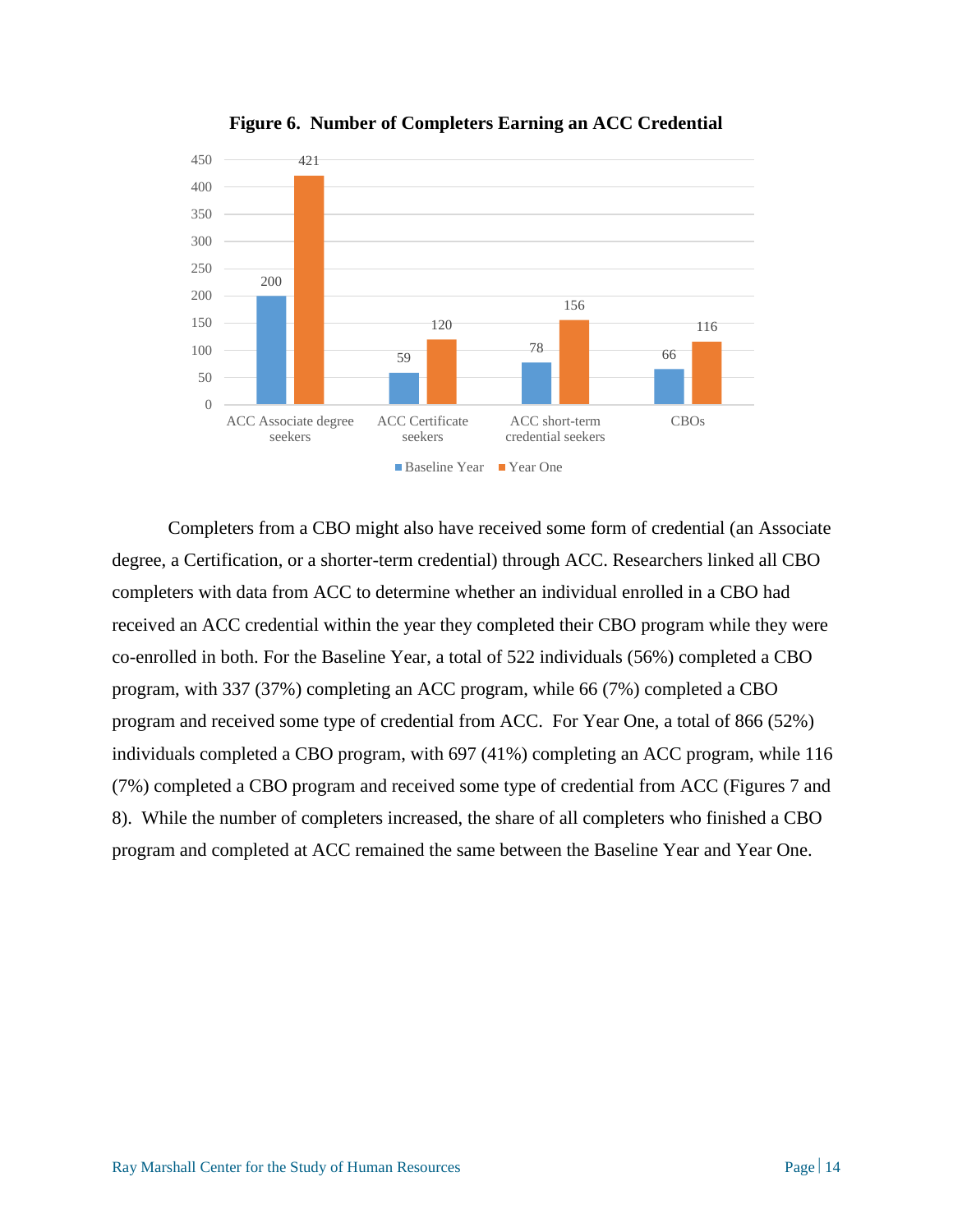



<span id="page-22-0"></span>**Figure 8. Year One Completers, by Organization**



Researchers look forward to obtaining consistent and reliable credential data from all participating organizations in future years to more clearly establish the relationship between receipt of a middle-skills credential and labor market performance.

## **EMPLOYMENT<sup>22</sup>**

 $\overline{\phantom{a}}$ 

A chief objective of these programs is to ensure individuals can find employment after training; CBOs are often mandated to encourage and verify this employment to secure ongoing

 $22$  Employment determined by linking individuals to their TWC Unemployment Insurance wage record reported to the state by their employer. This data includes all jobs worked and all money earned in regular employment. UI wage records do not indicate how many hours a week and individual worked.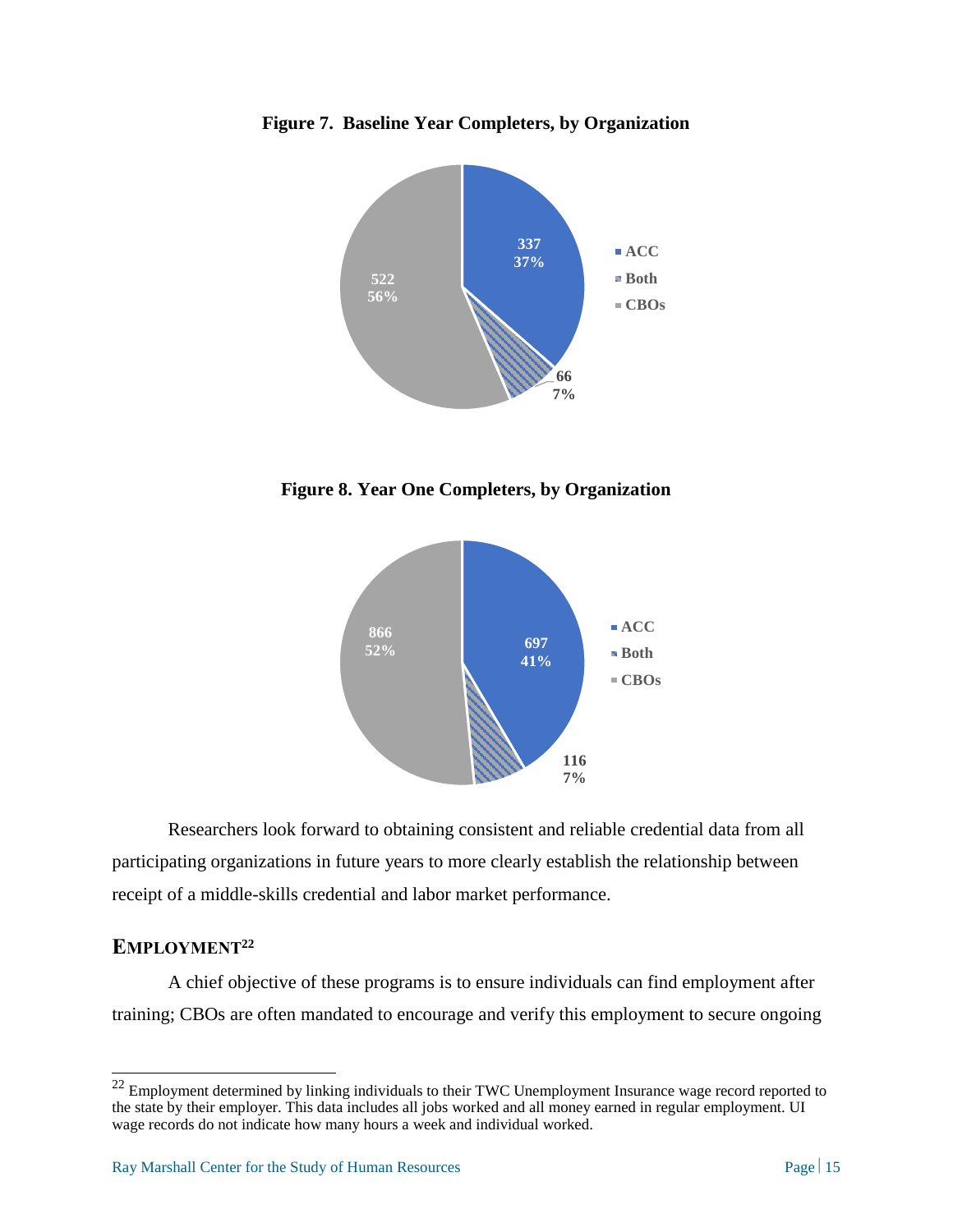funding. In the Baseline Report, researchers examined the employment outcomes of individuals the year after they completed their education or training. This report focuses on employment *in the first quarter after completing a program* and both Baseline Year and Year One employment and earnings information use this metric. Employment and earnings outcomes for Baseline Year completers indicates that the first quarter of employment represents the lowest share of employment for the year following program completion; thus figures for Year One likely represent low-end estimates of employment and earnings the year after completers finished a program. Follow-up reports on all MCWP cohorts will continue to track these individuals up to and beyond a full year after completing their program.

The share of employed completers the first quarter after completing their program remained relatively stable between the Baseline Year (74%) and Year One (72%). ACC Associate Degree completers (75%), ACC short term certificate completers (73%) and CBO completers (72%) all found employment at similar rates (Figure 9). In both years, ACC certificate completers found employment at the lowest rates in relation to other types of programs.<sup>23</sup>

<span id="page-23-0"></span>**Figure 9. Share of Completers Employed In the First Quarter After Completion, by Year and Organization Type**



 $^{23}$  These programs include training for some occupations that might be less likely to be included in Texas UI wage records, including a commercial driver's license (CDL) truck driver certification. Truck drivers who work as contract labor, as true for all who work in contract labor, do not have their income reported in UI.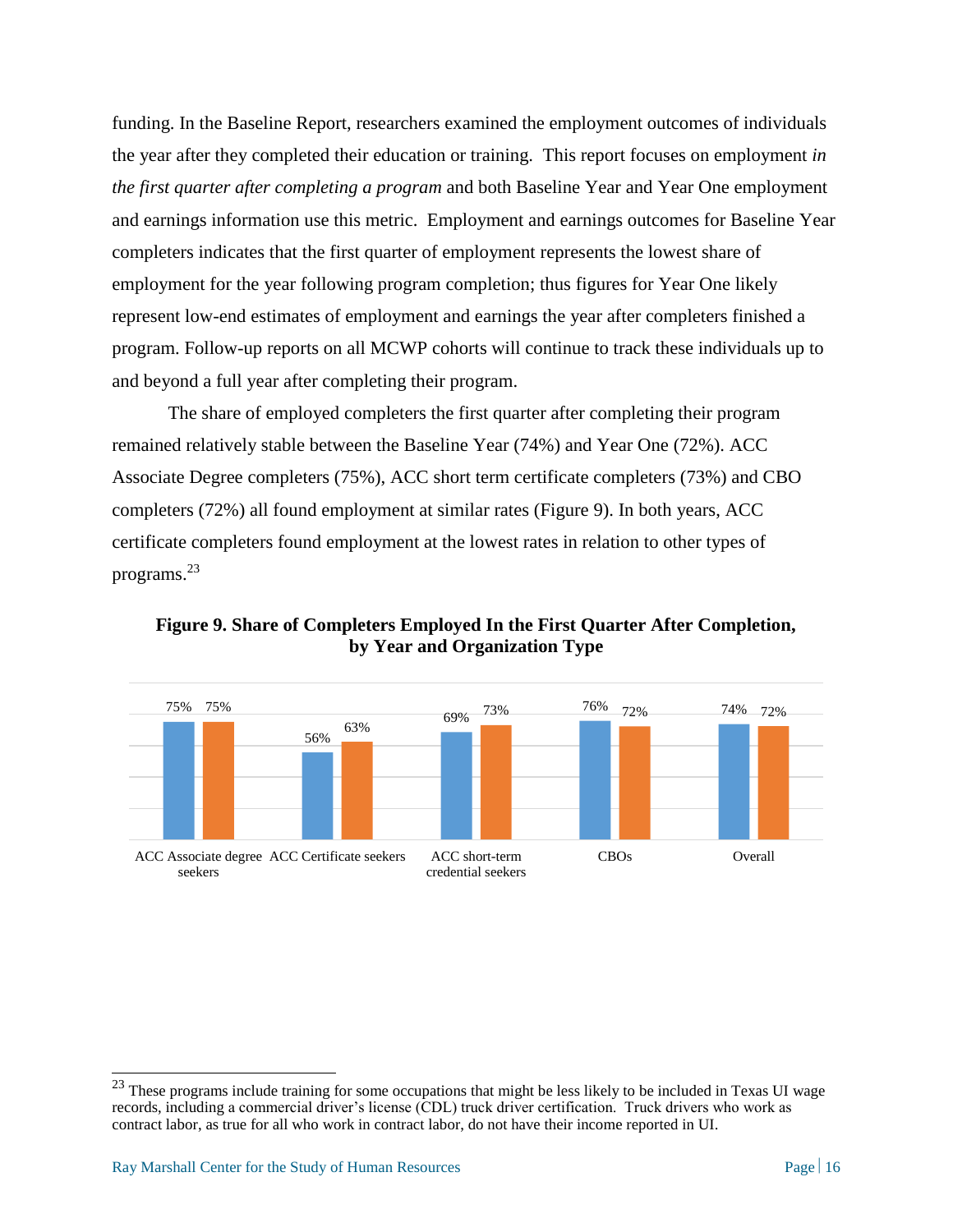<span id="page-24-1"></span>These employment rates contribute different numbers of employees to the region, with the largest contribution coming from CBOs, with 711 completers finding employment (Figure 11). The number of ACC completers, across all types of degrees, who found employment more than doubled between the Baseline Year and Year One.

#### <span id="page-24-0"></span>**Figure 10. Number of Completers Employed One Year Following Completion, by Year and Organization Type**



# **EARNINGS**

 $\overline{\phantom{a}}$ 

# *Baseline Year Median Earnings*

The quarterly median earnings for MCWP completers in the Baseline Year who found employment in the first quarter was \$5,282 an increase of \$3,276 from the median of the four quarters prior to enrolling in a program (Figure 11).<sup>24</sup> This represents a 163% increase from their pre-entry average quarterly earnings. ACC Associate Degree completers earned a median of \$5,966 in the quarter after finishing, the highest median income among all programs. CBO completers earned a median of \$5,294 in the first quarter after finishing.

 $^{24}$  Researchers use the median value for these calculations since using the average is more susceptible to influence by outliers. The median represents the value in the middle of the distribution of all values, such that half of individuals measured will earn less than the median and half of the individuals earn more than the median.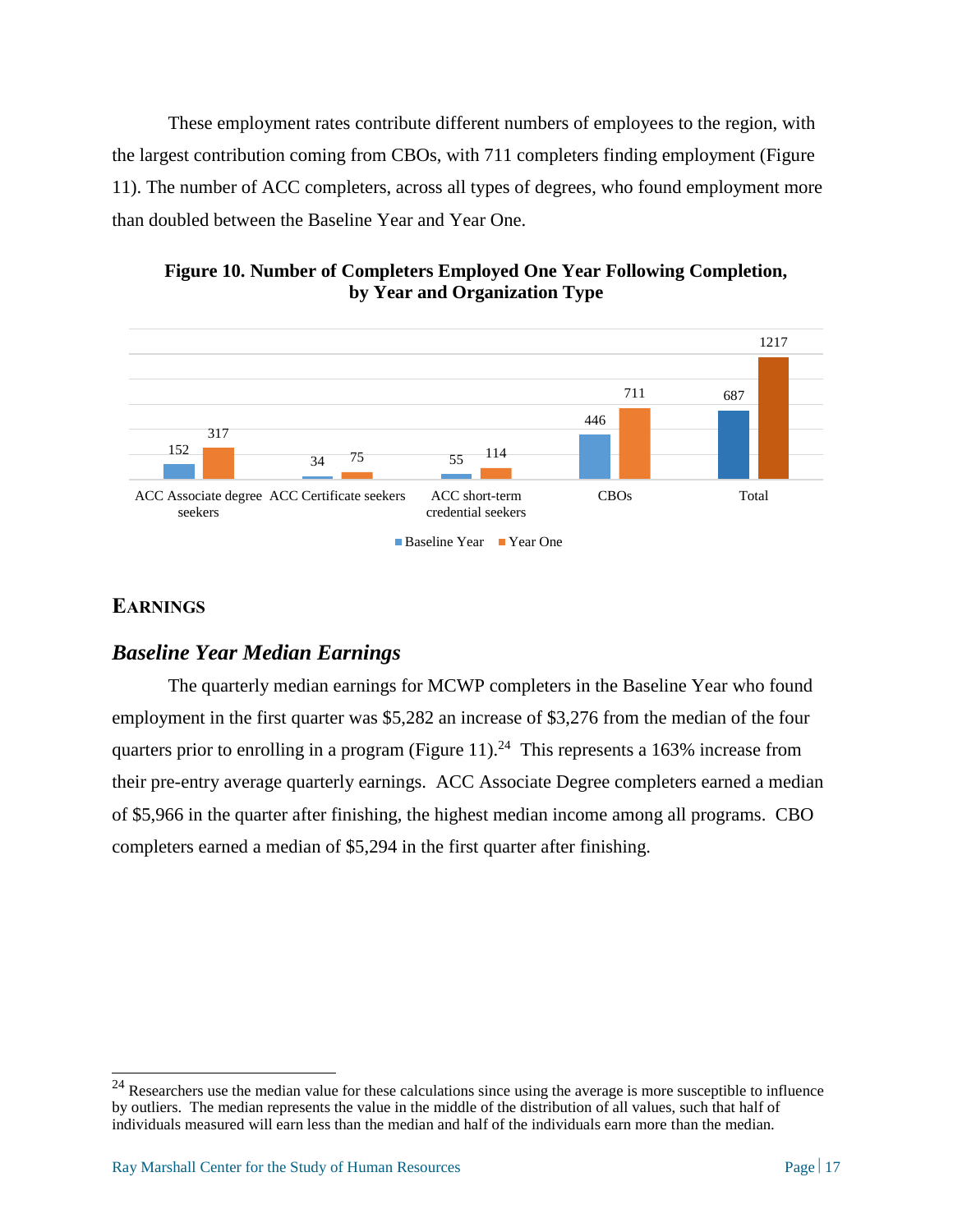



Median Quarterly earnings in the 1 year pre program entry Median Quarterly earnings in 1st quarter post exit

#### *Year One Median Earnings*

The quarterly median earnings for MCWP completers in Year One who found employment in the first semester was \$5,839 an increase of \$3,866 from the median of the four quarters prior to enrolling in a program (Figure 12). This represents a 196% increase from their pre-entry average quarterly earnings. ACC Associate Degree completers earned a median of \$7,324 in the quarter after finishing and ACC Certificate completers earned \$7,223, the highest two median incomes among all programs. CBO completers earned a median of \$5,299 in the quarter after finishing.



<span id="page-25-0"></span>**Figure 12. Median Quarterly Earnings for Employed Year One Completers**

Median Quarterly earnings in the 1 year pre program entry Median Quarterly earnings in 1st quarter post program exit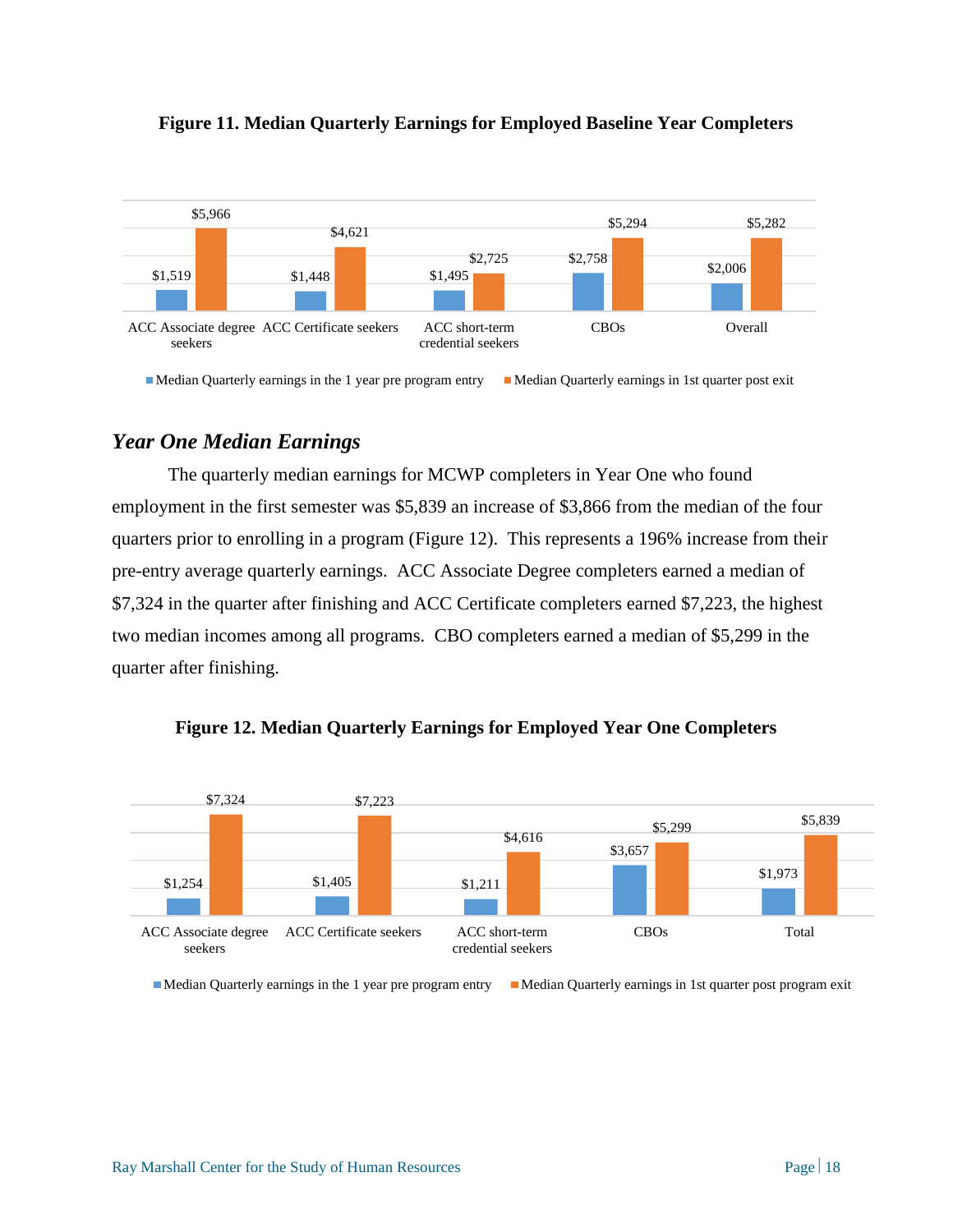#### **EARNINGS ABOVE POVERTY<sup>25</sup>**

The share of program completers moved out of poverty (defined as earnings above 200% Federal Poverty Guidelines) in the first quarter after completing a program increased from 27% in the Baseline Year to 31% in Year One (Figure 13). Just under half (47%) of ACC Associate Degree completers earned more than poverty wages in the first quarter after completing their program. Roughly a third of ACC completers earning a certificate or short-term credential earned above poverty wages in the first quarter after completing, while under a quarter of CBO completers did so.

<span id="page-26-0"></span>**Figure 13. The Share of Completers Earning Above 200% FPG One Quarter Following Completion, by Year and Organization Type**



In Year One, the region's measured workforce system including ACC, brought 517 individuals out of poverty (Figure 14). In the Baseline Year, the system brought 256 individuals out of poverty. The number earning above poverty shows that CBOs contribute 224 while ACC contributes 293 individuals to our regional effort to move individuals out of poverty.

 $\overline{\phantom{a}}$  $^{25}$  Researchers defined poverty as any family, including a family of one, earning less than 200% of the Federal Poverty Guidelines FPG. Families move out of poverty when they earn more than 200% of the FPG.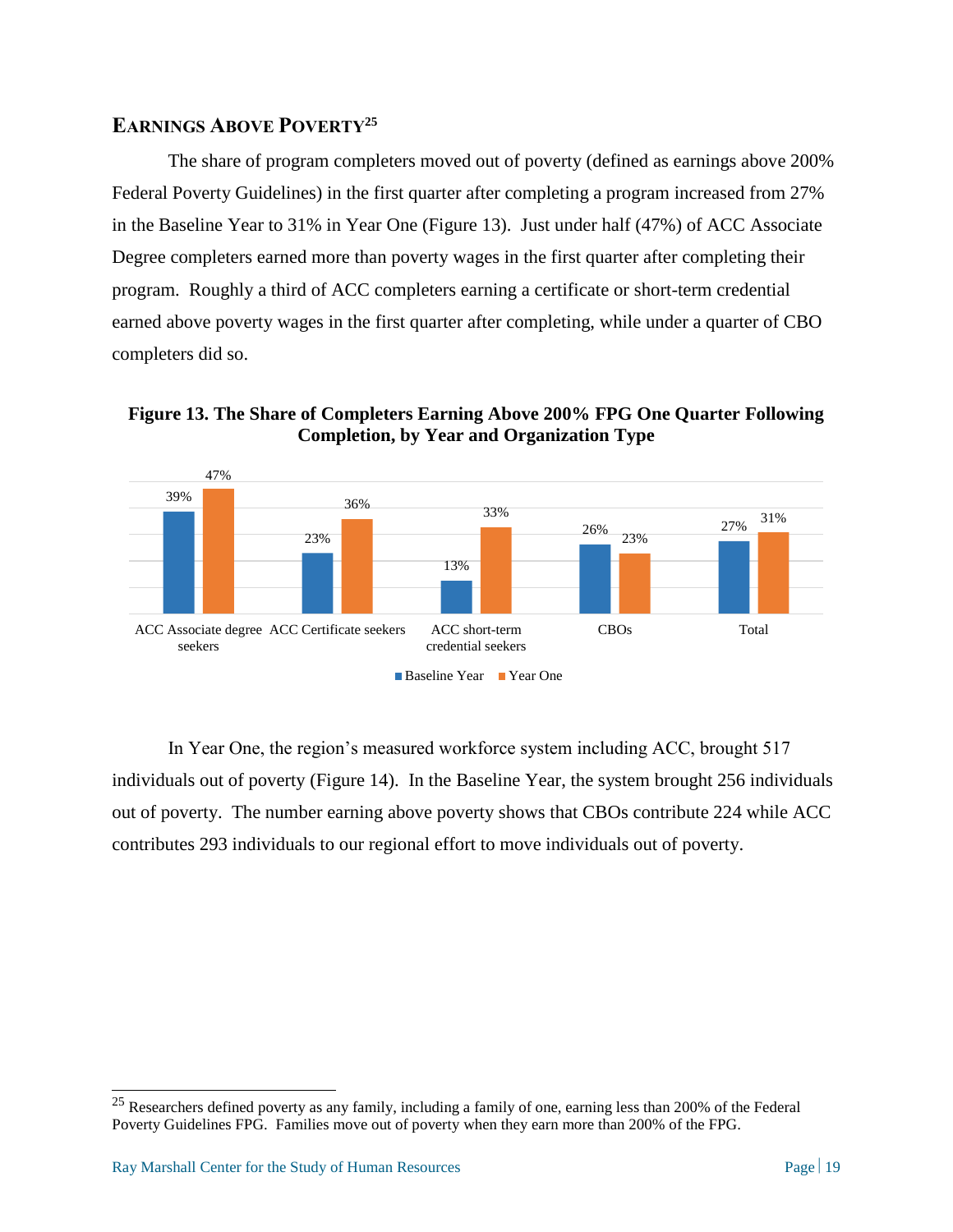

#### <span id="page-27-1"></span><span id="page-27-0"></span>**Figure 14. The Number of Completers Earning Above 200% FPG One Quarter Following Completion, by Year and Organization Type**

The programs seek to provide skills and knowledge allowing an individual to increase their earnings in the labor market, both short-term but also longer term. Individuals who might not have found high-wage jobs in the first quarter should still have relevant employer-ready skills and, as demonstrated in the Baseline Report, continue to experience earnings increases beyond those earned in their first quarter after program completion.

## **OUTCOMES BY SECTOR**

The MCWP focuses on specific industry sectors in an effort to meet the local employer demand for skilled labor and to ensure that individuals seeking training receive it in a sector for which employment and earning prospects are positive. In Year One the region enrolled 6,027 individuals, with the largest share of enrollees (41%) selecting a program related to healthcare, a quarter of enrollees receiving training in skilled trades and/or advanced manufacturing, with the remainder of enrollees with identifiable sectoral training enrolling in information technology  $(16\%)$  or business education  $(16\%)$ <sup>26</sup>

 $^{26}$  Some programs provided incomplete information on the specific sector targeted and while a sector could not be assigned, the individual did enroll in a MCWP program.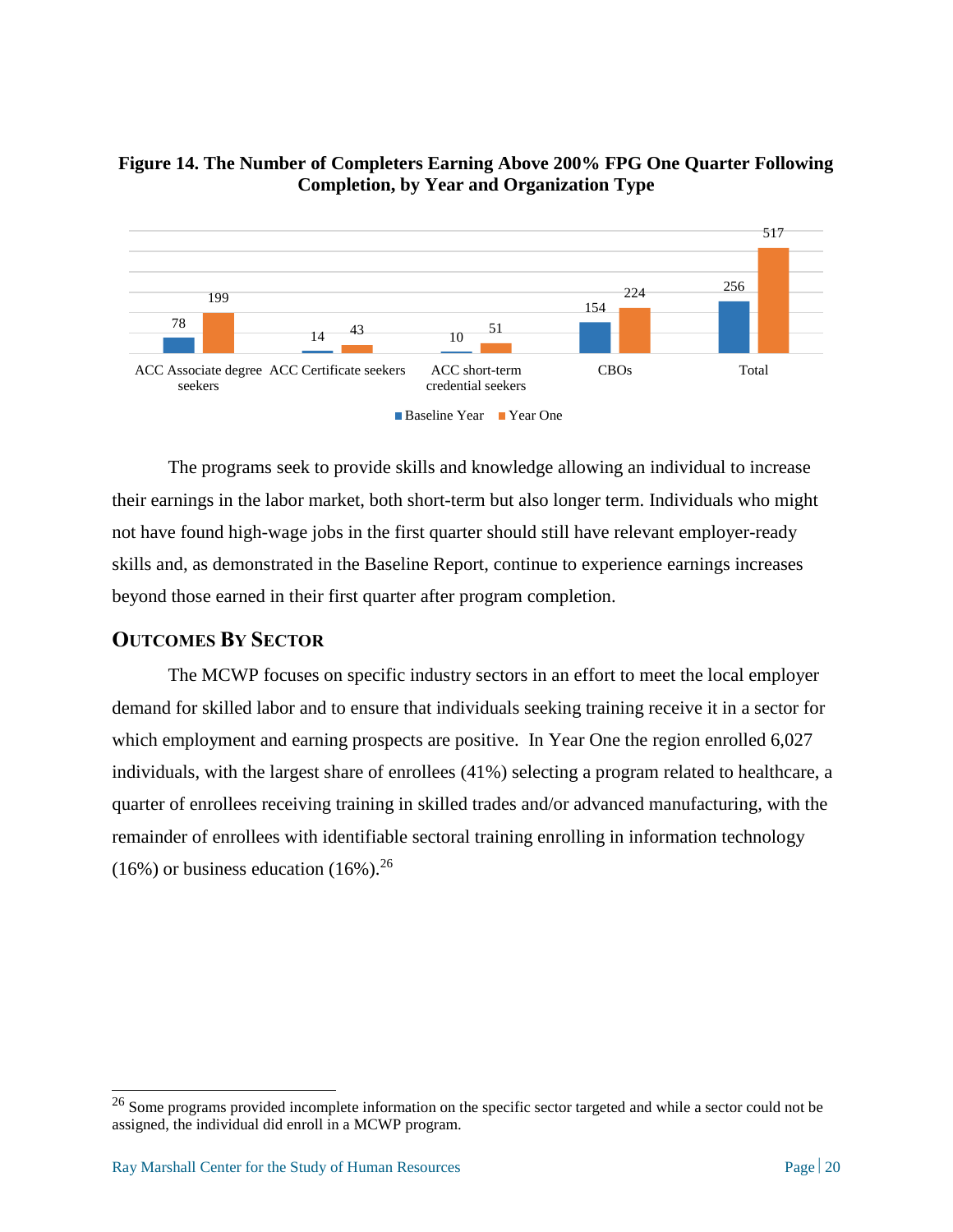

#### **Figure 15. Enrollment by Sector**

Of the 1,679 completers in Year One, the majority (40%) completed a program with a focus on an occupation in healthcare, over a quarter (27%) completed a program focused on skilled trades and/or advanced manufacturing employment, with smaller shares completing a program in either information technology (14%) or business  $(8\%)$ .<sup>27</sup>

<span id="page-28-0"></span>

#### **Figure 16. Completion by Sector**

 $27$  Some programs provided incomplete information on the specific sector targeted and while a sector could not be assigned, the individual did complete the program. At ACC, this can indicate an individual enrolled in a MCWP program, completed that program, and then received a more general Associate Degree title.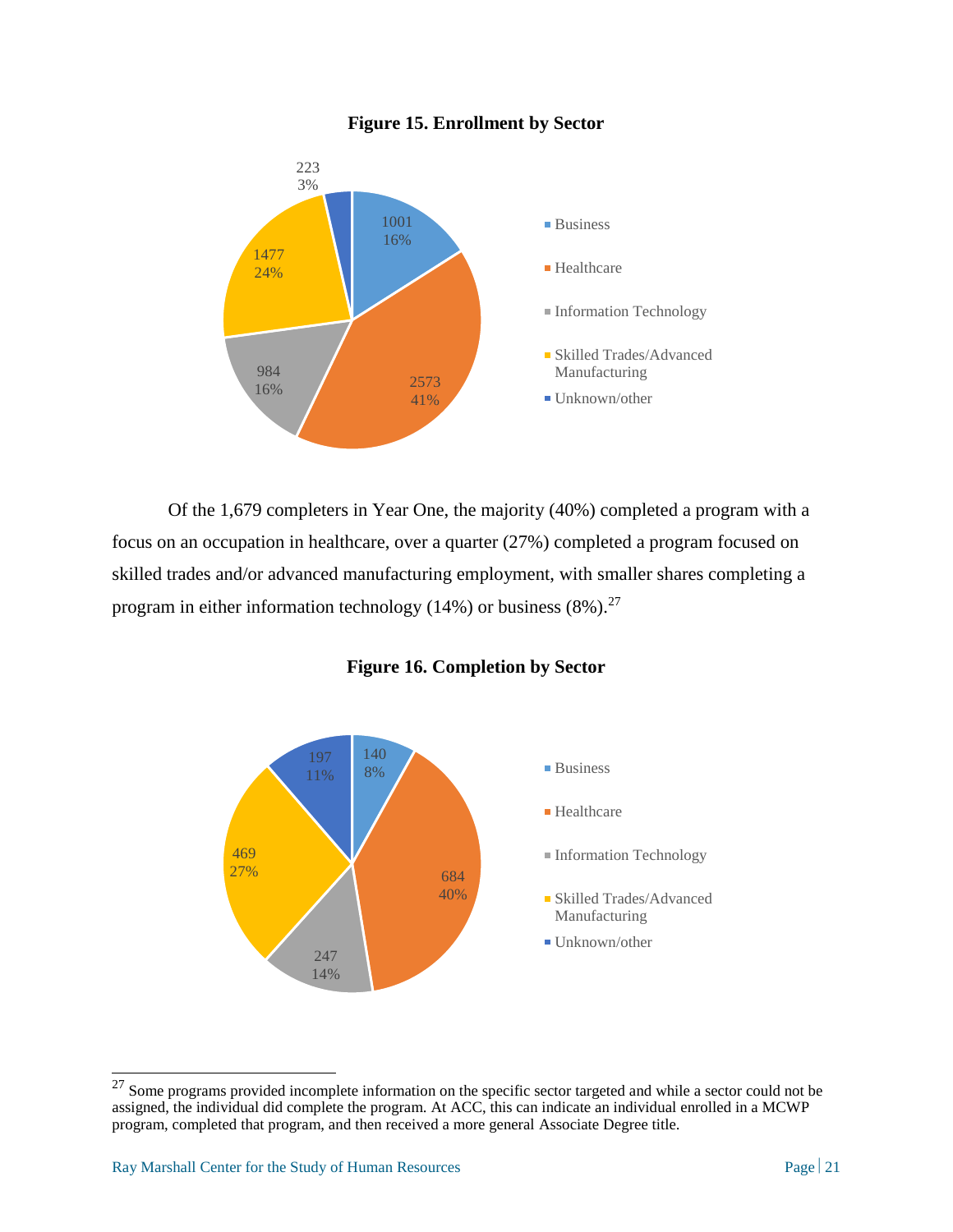<span id="page-29-1"></span>Employment outcomes for completers by sector show that roughly three fourths of completers found employment in the first quarter after completion if they completed a program in business, healthcare, or skilled trades and/or manufacturing, while individuals completing information technology (63%) or with an unknown sector (63%) found employment at slightly lower rates (Figure 17). Roughly a third of completers in nearly all sectors earned above 200% FPG in the first quarter post exit except for those in the healthcare (27%) sector, with just over a fourth doing so.



<span id="page-29-0"></span>**Figure 17. Employment Outcomes of Completers, by Year and Training Sector**

Median quarterly earnings in their first quarter after completion differed depending on the sector of training completed, with individuals completing programs in business and healthcare making median quarterly earnings in the first quarter after completing their program of just over \$5,000 and individuals completing programs in information technology and skilled trades and/or advanced manufacturing earning a median just over \$6,500 (Figure 18).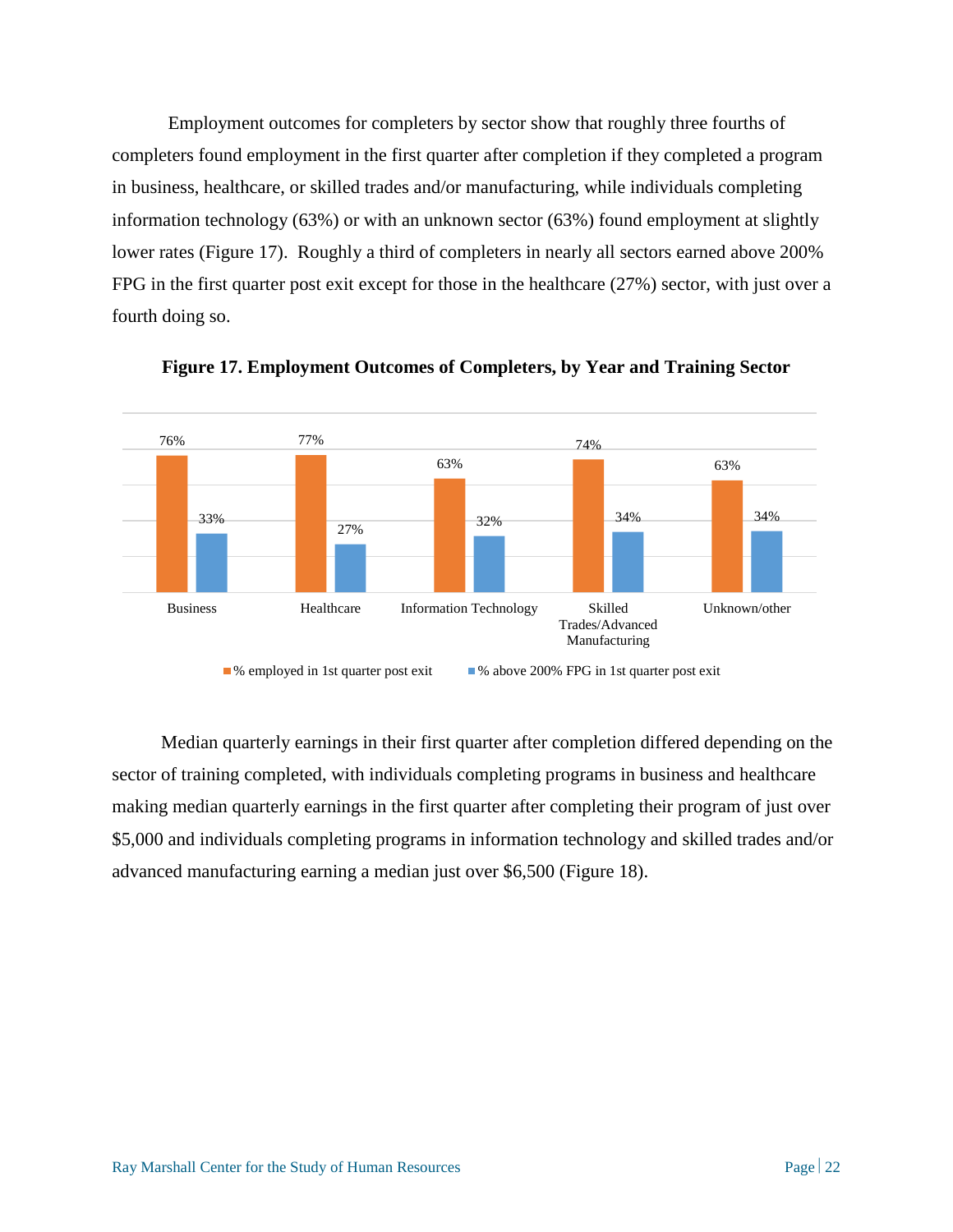## **Figure 18. Median Quarterly Earnings in First Quarter Post Program Exit for Employed Completers**



Median Quarterly earnings in the 1 year pre program entry Median Quarterly earnings in 1st quarter post program exit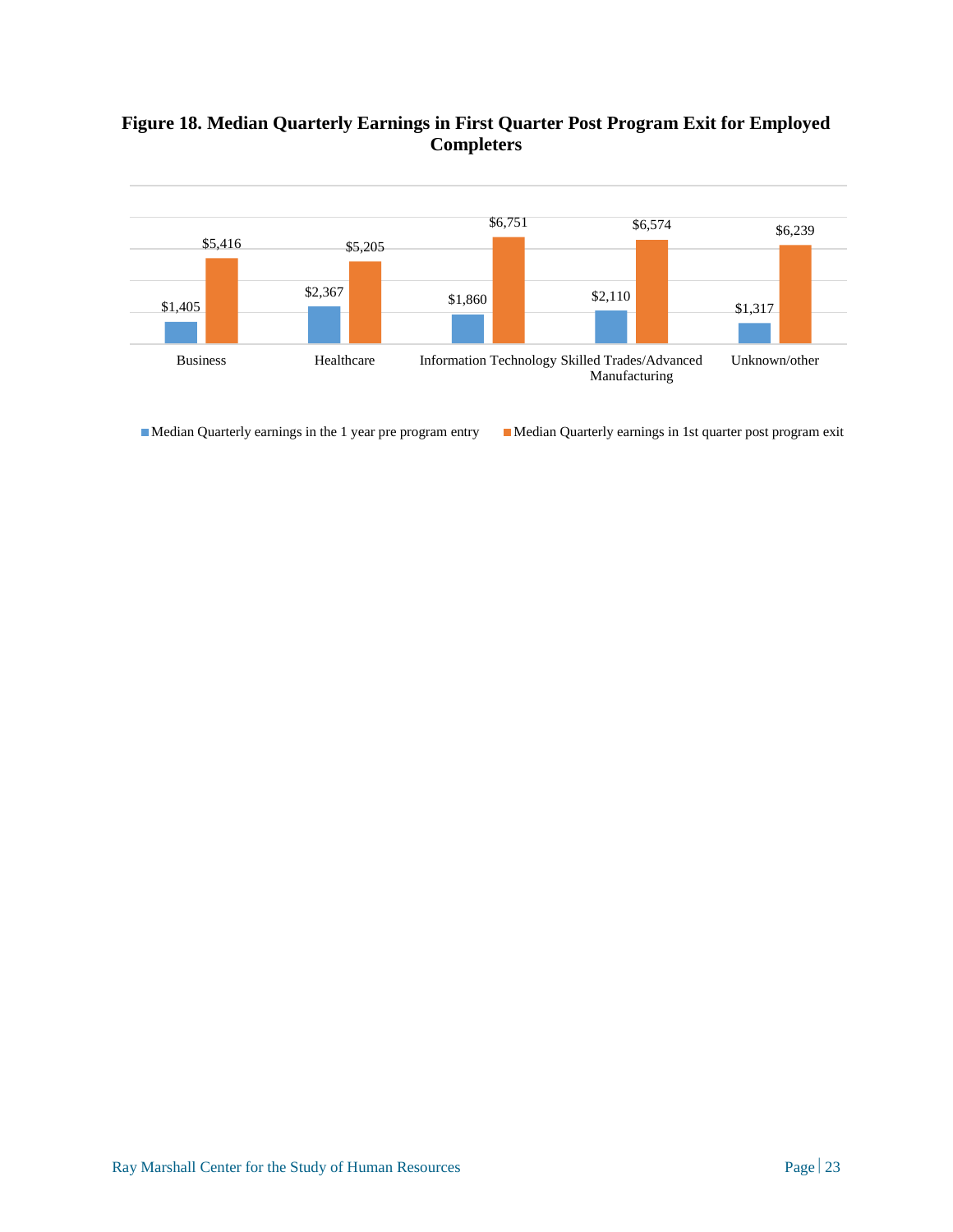# **TRAINING PROVIDER PROGRAM DEVELOPMENTS IN SUPPORT OF THE MCWP**

#### **OVERVIEW**

This section presents a brief description of the training provider program developments in support of the Master Community Workforce Plan during Year One.<sup>28</sup> Many of the new initiatives that began during or just before Year One will continue to build into future initiatives and so, where possible, this context is provided. For example, Workforce Solutions Capital Area's Bridging the Talent Gap initiative, in partnership with the Greater Austin Chamber, the College Hub, Peloton U, and ACC, is working with Austin employers to identify current employees who want to pursue further education to help employers braid tuition assistance with other funding sources and connecting their employees to wrap-around services to enhance education completion prospects. This began with a survey asking more than 100 employers in the Austin region about, among several topics, their tuition assistance policies intended to support this initiative. The survey portion occurred during part of Year One and Year Two of the MCWP. Thus several updates in the section below mention the current year because efforts started in Year One continue.

These types of new developments and collaborations are critical to scaling up individual programmatic efforts to support low-income families in the region. This section of the report includes three parts. First, researchers provide a description of what types of new efforts regional organizations initiated in direct support of or aligned with the MCWP. Next, researchers provide an overview of ongoing workforce development connections across two MCWP participating organizations. Finally, researchers discuss ongoing collaborative efforts across multiple organizations. Because these efforts are varied and many, researchers provide brief descriptions to update the region.

 $28$  Information on all Baseline Year training service providers, their target populations, and methods were provided in the Baseline Report. This year, Workforce Solutions Rural Capital Area also joined the MCWP; information on this organization is provided in Appendix X of this report. A forthcoming supplemental report will provide a continually updated list of currently participating training service providers each year.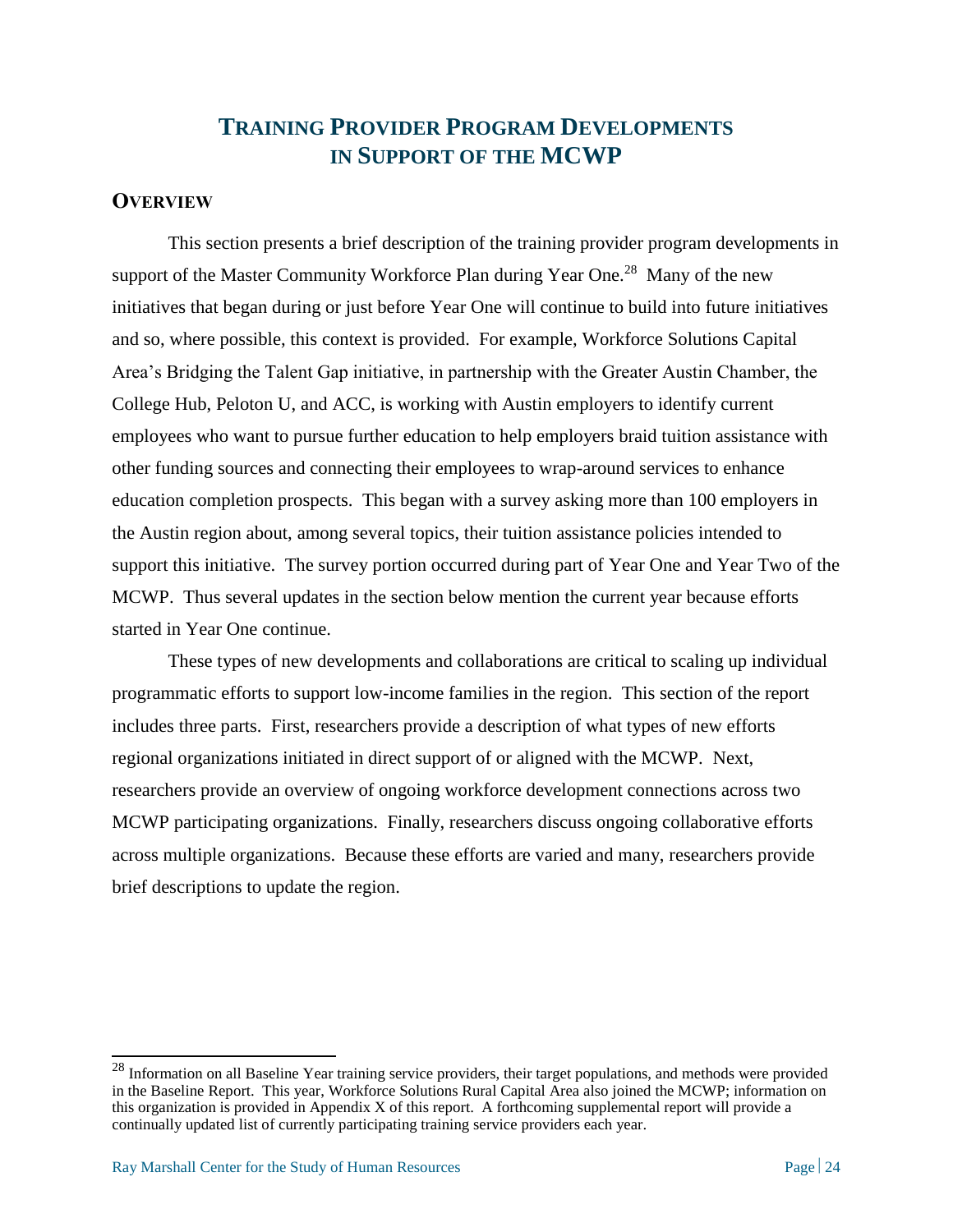# *Developments in Support of the MCWP Workforce Solutions Capital Area*

WFSCA coordinates regional efforts as the backbone organization leading the MCWP. Leading this effort includes supporting a number of collaborative efforts presented in a subsequent section of this report.

In partnership with WFSCA and KVUE, Texas Mutual launched Trade Up Texas, a six month awareness campaign for careers in the trade industry. Short videos provide individual experiences in skilled trades. Local opportunities were provided through an 'Apprenticeship Showcase' where individuals could learn about these types of job opportunities and the training needed to qualify for them.

WFSCA deployed an opportunity youth career fair, providing individuals access to indemand career opportunities as well as the ability to job shadow with local employers.

WFSCA continued to utilize a Training Effectiveness Matrix tool to measure the return on investment training for each contracted program provider to allow them to make clearer decisions on the effectiveness of each provider.

#### *Skillpoint Alliance*

Staff responded to the needs of electrical employers and updated the curriculum to support the skills needed by the industry; increasing the program efficiency and changing the course structure from eight to four weeks. With this new training model Skillpoint intends to increase the number of classes offered and participants trained.

In FY 2018, Skillpoint was awarded a grant to develop and implement a mentorship program. Skillpoint staff with experience in high school and secondary education mentorship programs designed the local model. The goal of the program is to strengthen industry employer partnerships and help participants navigate their initial entrance into the industry. The mentorship model relies upon industry employers to participate as mentors to inform curriculum, and provide relevant conversations with participants about the industry and the culture of the industry.

The CNA course curriculum has been updated to include more time for certification exam preparation and a shorter waiting period between graduation and certification testing.

#### *Goodwill Career and Technical Academy*

The GCTA was able to expand its course offerings from four TWC approved courses to six, which included the addition of PC Tech Training and Phlebotomy to the existing offerings of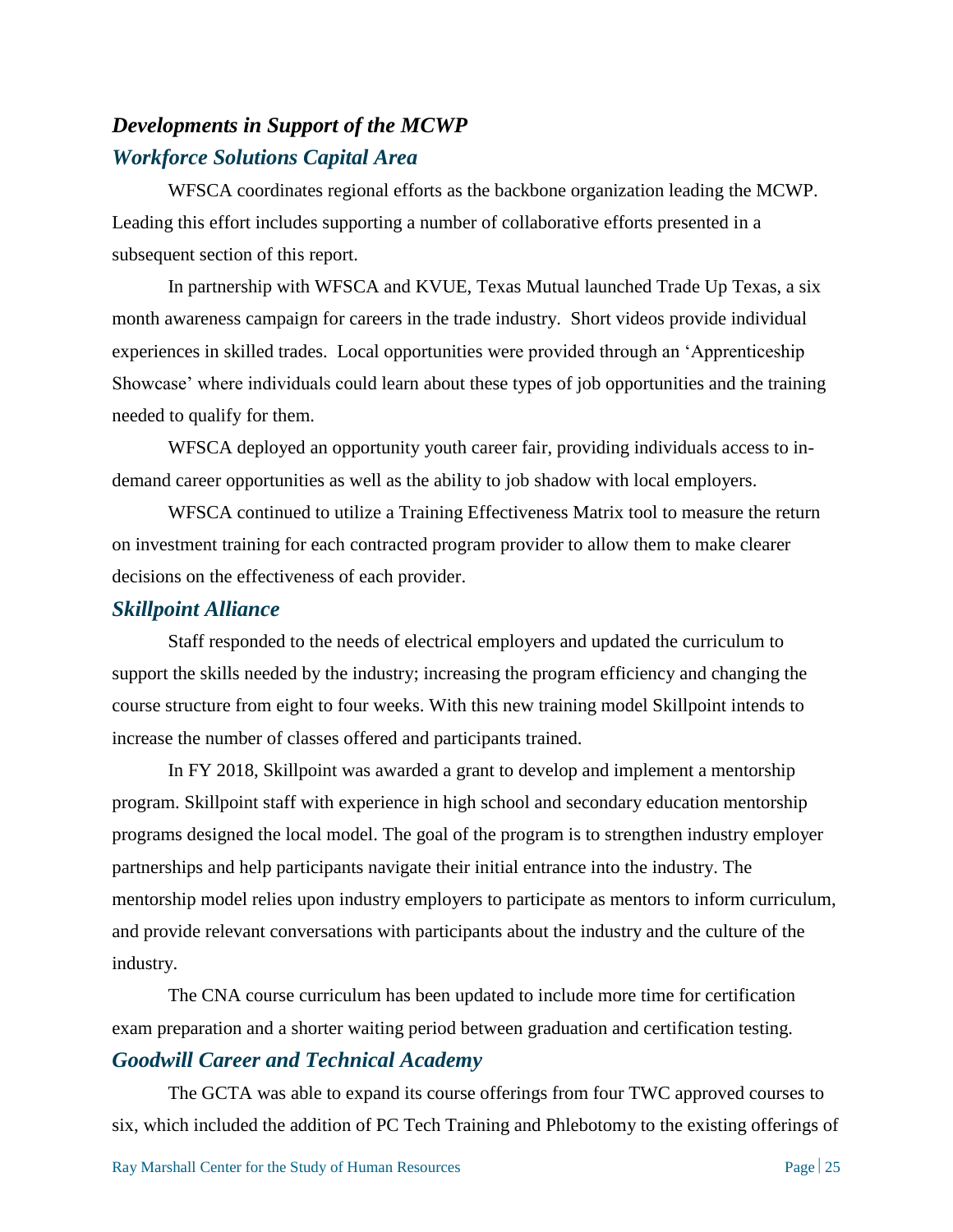Nurse Aide, Commercial Truck Driving, Building Maintenance, and Electrical Helper.

In 2018, the success of the  $60<sup>th</sup>$  Anniversary Capital Campaign allowed GCTA to expand facilities and provide scholarships to community members for occupational training.

To reopen doors to employment, GWCT is coordinating with the UT Austin Law School to expand opportunities for individuals to receive services through the Texas Law Expunction Project and the Driver's License Recovery Project.

#### *American YouthWorks*

Recent upgrades to the health corps equipment combined with facility improvements enabled AYW to become an official training provider, reducing the time between program graduation and certification testing.

A Mentor Coordinator works with area employers to implement the Professional Networking Partnership (PNP) program. Through the PNP employers have an opportunity to meet students, assist in developing interview skills, and offer job shadowing opportunities.

#### *Capital IDEA*

Capital IDEA offers a four-part CareerUp video series as well as an online application and dashboard for prospective students to track their application progress.

Union Partner Program: Capital IDEA provides support for students entering Electrician, Plumbers and Pipefitters apprenticeship programs: A minimum of two years of union fees, professional tools, and additional training costs.

#### *Austin Community College*

Three ACC programs were selected to highlight in this report: the Continuing Education departments' innovative model for offering advanced manufacturing training at regional correctional facilities; an initiative to expand Earn and Learn opportunities in IT careers for lowincome students; and an Adult Career Pathways program that combines courses in English language, high school equivalency, or college preparation with technical training that leads to an industry recognized certification.

#### *Advanced Manufacturing Training at Regional Correctional Facilities*

ACC developed and implemented an innovative training model at the Lockhart Correctional Facility for Women to offer certification as a manufacturing production technician. Participants receive industry recognized instruction on core competencies of manufacturing production, including four individual certificate modules on safety; quality practices and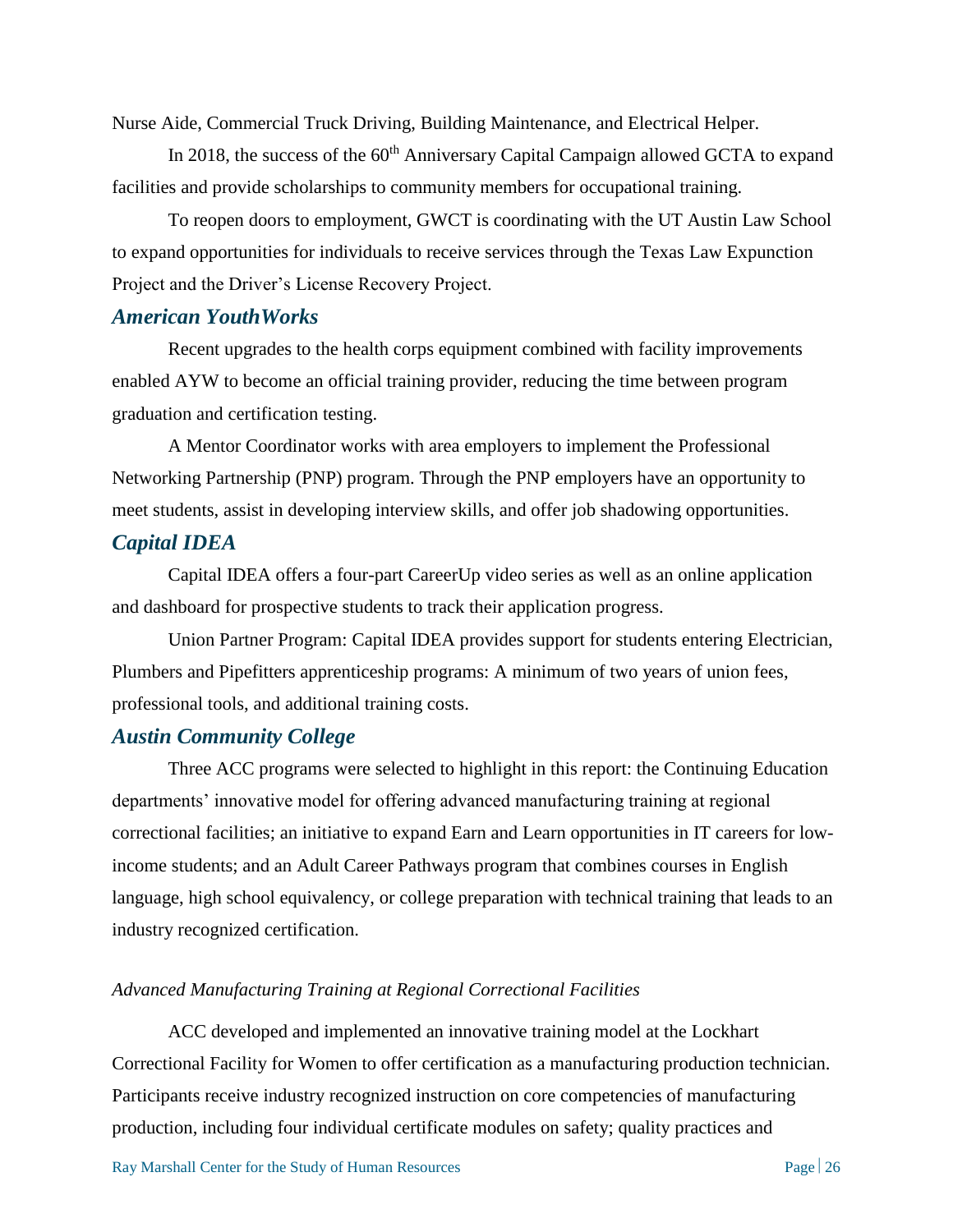measurement; manufacturing processes and production; and maintenance awareness. The program is 14 weeks long and provides 160 hours of instruction. The Austin Regional Manufacturing Association (ARMA) is collaborating with ACC to connect program completers who intend to stay in Central Texas upon release with area second chance employers. Continuing Education intends to expand programming at the Lockhart facility this year, as well as implement training programs at the Kyle Correctional Center, the Hays Juvenile Justice Center, the Gardner Betts Juvenile Justice Center, and the Travis State Jail facility.

Funding for the various training programs is typically secured through contracts with the correctional facility, but support can also include a braided funding model leveraging TWC Adult Education and Literacy funds from local area grantees, and federal WIOA funds distributed through the local workforce boards.

Training programs offered in correctional facilities encounter unique barriers:

- the lack of internet access in correctional facilities requires the securing of paper curriculum and course materials ̶ materials typically available only online;
- challenges in securing participant documents required to qualify for WIOA funding, including social security cards, HS transcripts, and birth certificates;
- the inconsistencies of individual participant sentencing time-frames; and
- the development of relationships with fair chance employers in the various communities where participants hope to return after their release to seek employment.

"Most [incarcerated] folks are really interested in what they can do to better their lives so they can do something better when they go home…one student has petitioned to stay at the prison longer [beyond her sentence term] in order to complete the class." Donald Tracy, Director, ACC Continuing Education, Business Operations and Marketing. *Earn-and-Learn Opportunities in IT Careers for Low-Income Students*

ACC is creating new internal systems to increase the number of Earn-and-Learn pathways that provide paid work experience for students while they complete their college programs (e.g. internships and apprenticeship opportunities). A current example is the IT Career ACCelerator program offered in partnership with Capital IDEA and the Housing Authority of the City of Austin (HACA). The program offers the following majors: Software Tester, Local Area Network (LAN) Administrator, and PC Support Technician. HACA provides internships for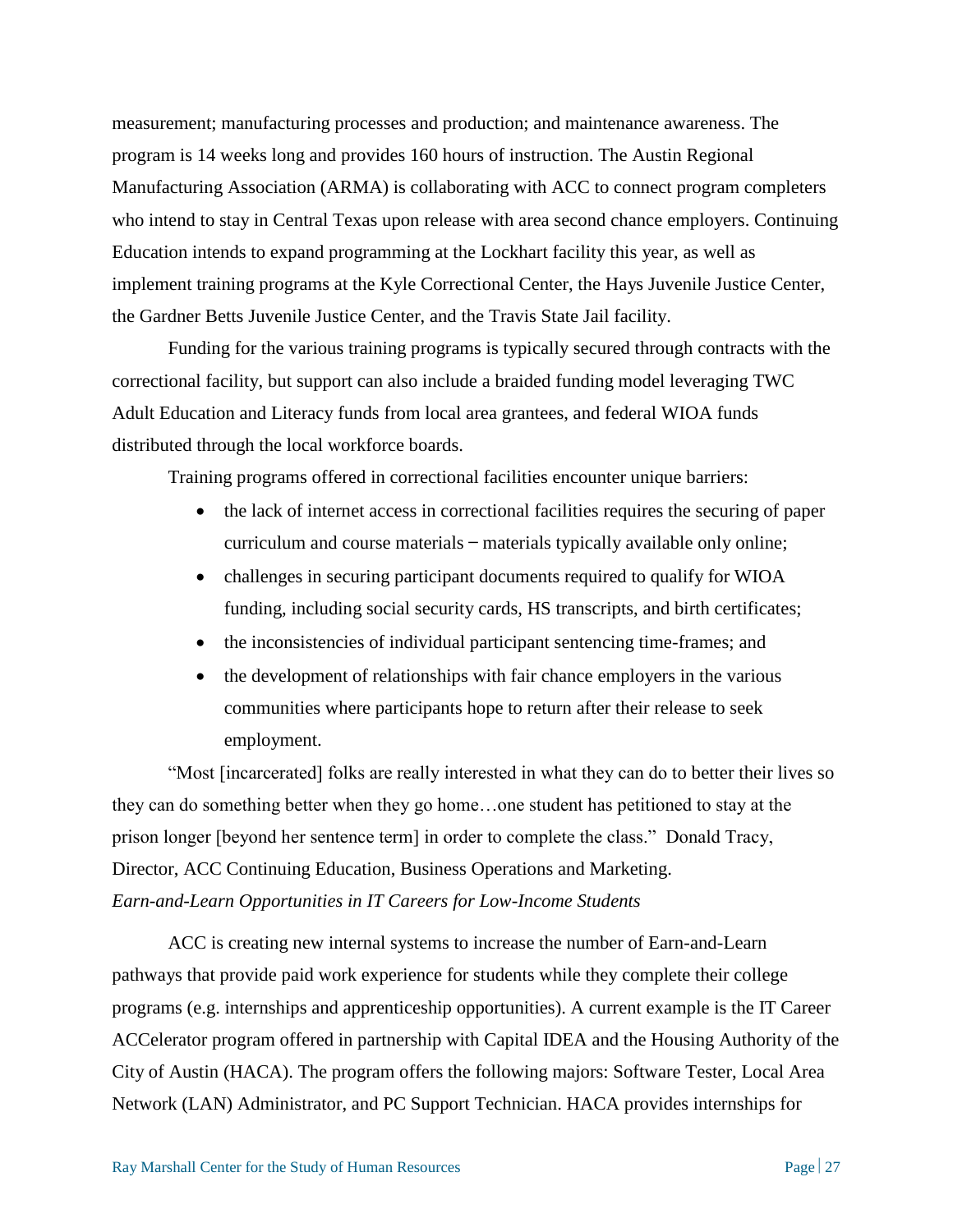predominantly low-income students who have little or no IT experience. Working as a cohort, these students repair and update donated computers that are used in HACA's computer courses. Capital IDEA provides wrap-around support services to students, as well as job and additional internship placement services.

"The program increased IT student retention numbers, semester-to-semester, between 80 and 90 percent and helped expand IT internships from one semester to two semesters." David Borden, Director of Career ACCelerator.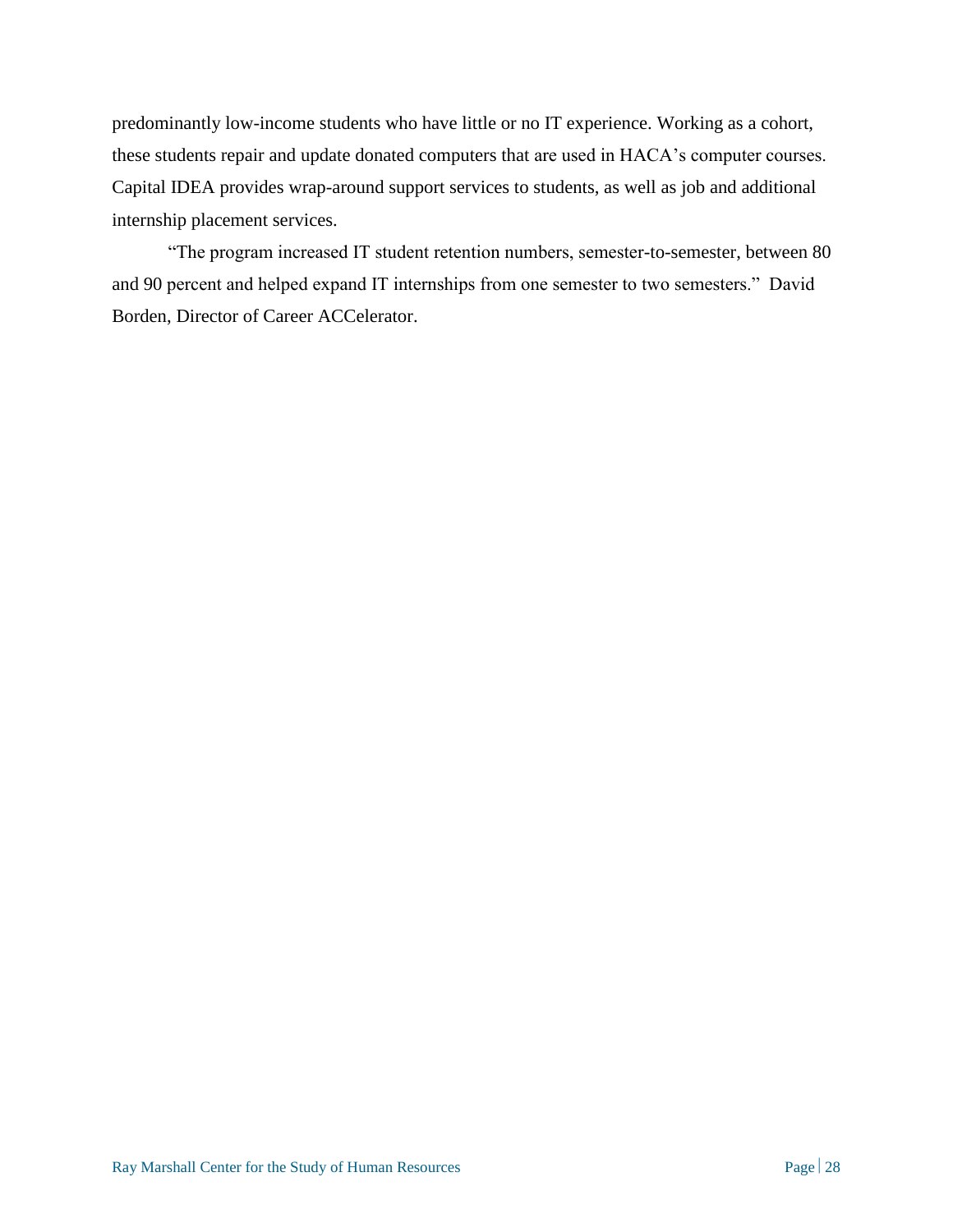#### *Adult Career Pathways Program*

The adult career pathways program combines courses in English language, high school equivalency, or college preparation with technical training that leads to an industry recognized certification. Certifications are available in several areas: business, information technology, design, manufacturing, construction and applied technologies. Career Pathways classes are cotaught by an expert in the pathway field of study and an adult education specialist. Classes and services are free for the majority of students, with funding that is provided mainly through WIOA funds.

#### *Strategic Plan Update*

ACC officially updated its 2017-2021 Strategic Plan to align the college's access, persistence, and completion goals with state and regional priorities a project that had been underway for some time. ACC also disaggregated all measures and outcome targets by race and ethnicity to help close equity gaps and place all students on guided pathways to reach their educational and career goals. To realize these objectives, ACC will apply data informed decision making to guide policies and practices to create and sustain an environment where all students feel welcome and supported on their college path.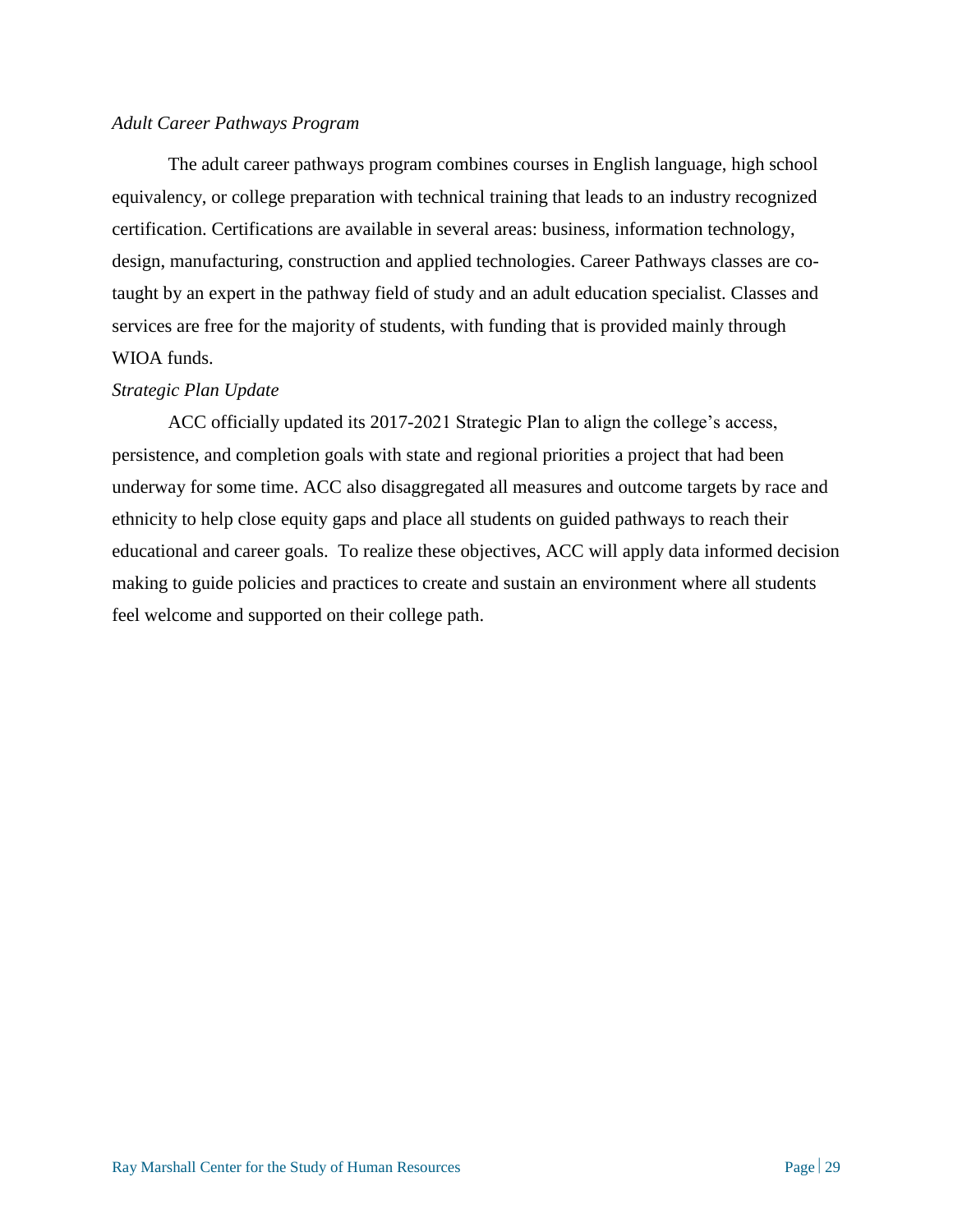# *Workforce Development Program Connections*

#### **Partnerships and collaborations with Capital IDEA**

- Capital IDEA staff attend Skillpoint hiring events to recruit CNA course completers to continue their education and training along the nursing career pathway with Capital IDEA support.
- Capital IDEA coordinates and supports a College Prep Academy, offered at the ACC Highland Campus, an intensive 6.5 hour per day, five-day a week, 12 week program designed to build math, reading, writing, and study skills.
- Ninety-five percent of Capital IDEA students enroll in ACC. Capital IDEA also has staff and offices at the ACC Highland campus.
- Capital IDEA collaborates with the ACC Career ACCelerator to provide paid internships to IT students.<sup>29</sup>
- Workforce Solutions Capital Areas' (WFSCA) WIOA program partners with Capital IDEA to provide funding for some of the participants training related costs.
- WFSCA provides child care services for Capital IDEA participants living in Travis County.

#### **Partnerships and collaborations across other organizations:**

- American YouthWorks provides education and skills training for LifeWorks participants.
- Austin Area Urban League participants receive technical training in partnership with Goodwill and ACC.
- Austin Career Institute partners with the Literacy Coalition of Central Texas to implement an English @ Work curriculum and to coordinate the services of an AmeriCorps volunteer to assist with interview and resume writing, online job applications, and job placement.

 $^{29}$  Entry-level IT jobs may pay less than the target wage, but the career path is expected to quickly lead to occupations that surpass that rate. As the IT Career Expressway ramps up in the next year, it will rebalance the occupational prevalence of healthcare occupations. Jackobs attributes the model to the Workforce Potential Project, conducted by the Ray Marshall Center in 2012 on behalf of the Austin Area Research Association (AARO). <http://www.mystatesman.com/news/business/acc-programs-aim-build-a-fast-track-to-higher-payi/npbsx/>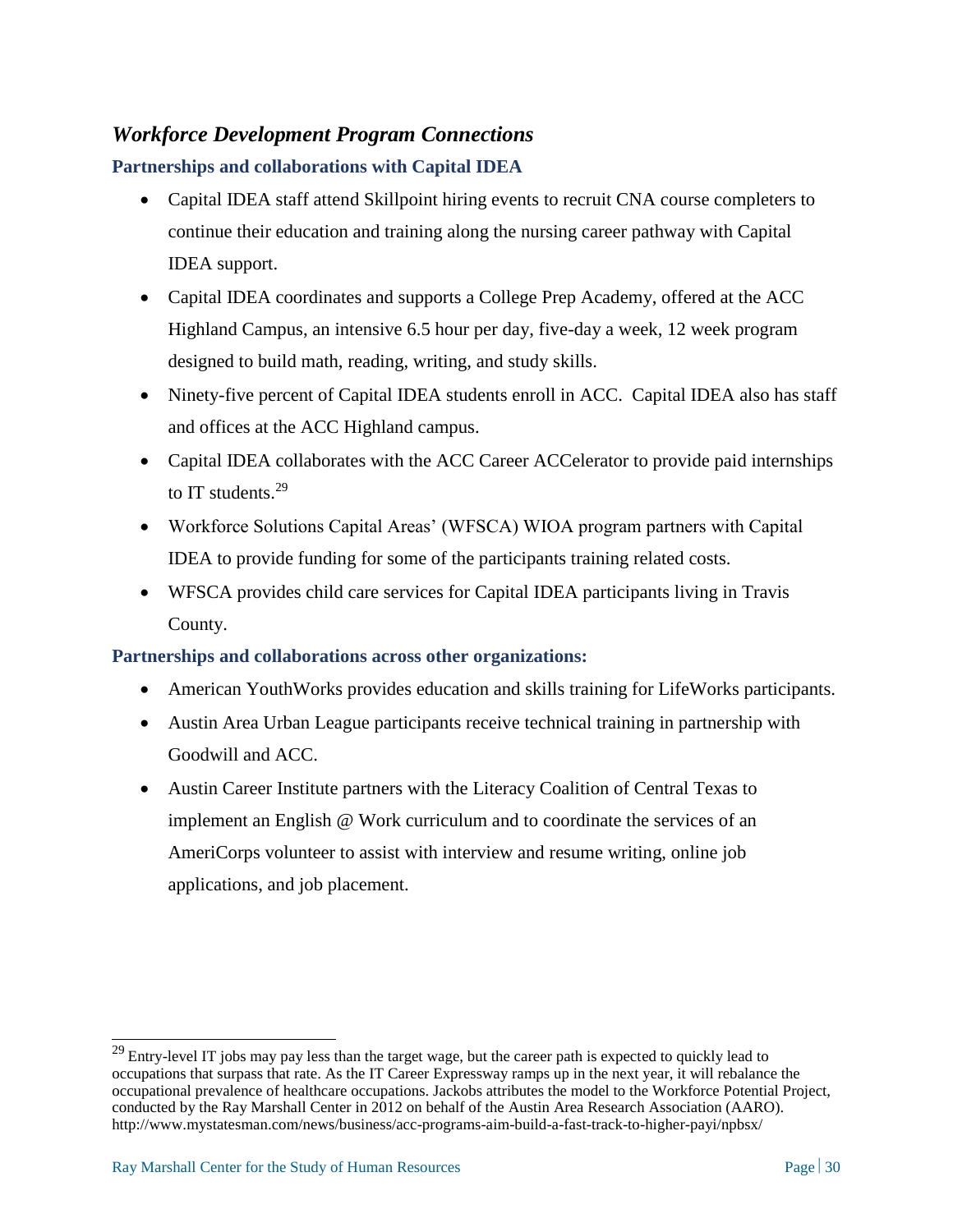## *Austin Area Collaborative Efforts*

### *Workforce Master plan Executive Council*

To ensure that the Austin Region continues to have an actionable and accountable workforce plan, Workforce Solutions Capital Area formed the regional Workforce Development Executive Council, in coordination with Workforce Solutions Rural Capital and the Austin Chamber of Commerce. This Council, comprised of policy makers, private sector leaders, educators, funders and elected officials has three primary objectives: a) better data visibility into the education and workforce system; b) alignment of resources to shared goals; and c) quantifiable business engagement that results in a better prepared local talent supply. The Workforce Development Executive Council will serve as a guiding and monitoring entity, continuously assessing best practices, developing sector-level strategies and working cooperatively to achieve the goals of the Plan. The Council convened for the first time in September of 2019 and will continue to meet twice annually. They will also be responsible for recommendations related to the next version of the region's Master Community Workforce Plan. For the first year of the Executive Council (2019-2020), the Co-Chairs are Austin Mayor Steve Adler and Travis County Judge Sarah Eckhardt.

#### *Austin Opportunity Youth Collaborative*

*Workforce Solutions Capital Area* serves as the backbone organization for the Austin Opportunity Youth Collaborative. A consortium of Travis County/Austin-area community organizations working to collectively address the systemic barriers that effect the participation of youth (ages 16 to 24) in education and employment.<sup>30</sup> Participating organizations include: American YouthWorks, Austin Community College, Capital IDEA, Goodwill, and Skillpoint Alliance.

#### *Youth Employment Partnership*

 $\overline{\phantom{a}}$ 

The Youth Employment Partnership (YEP), a *Workforce Solutions Capital Area-funded program*, is a collaboration of four community partners whose goal is to help young people transition from high school to post-secondary education, training, or suitable employment.<sup>31</sup> Partner organizations: American YouthWorks, [Community in Schools,](http://ciscentraltexas.org/) [Goodwill,](http://www.austingoodwill.org/) and [LifeWorks.](http://www.lifeworksaustin.org/)

Ray Marshall Center for the Study of Human Resources Page 31 <sup>31</sup> For additional information see:<http://www.wfscapitalarea.com/YouthServices/YEP>

 $30$  For additional information see:<http://www.wfscapitalarea.com/YouthServices/AOYC>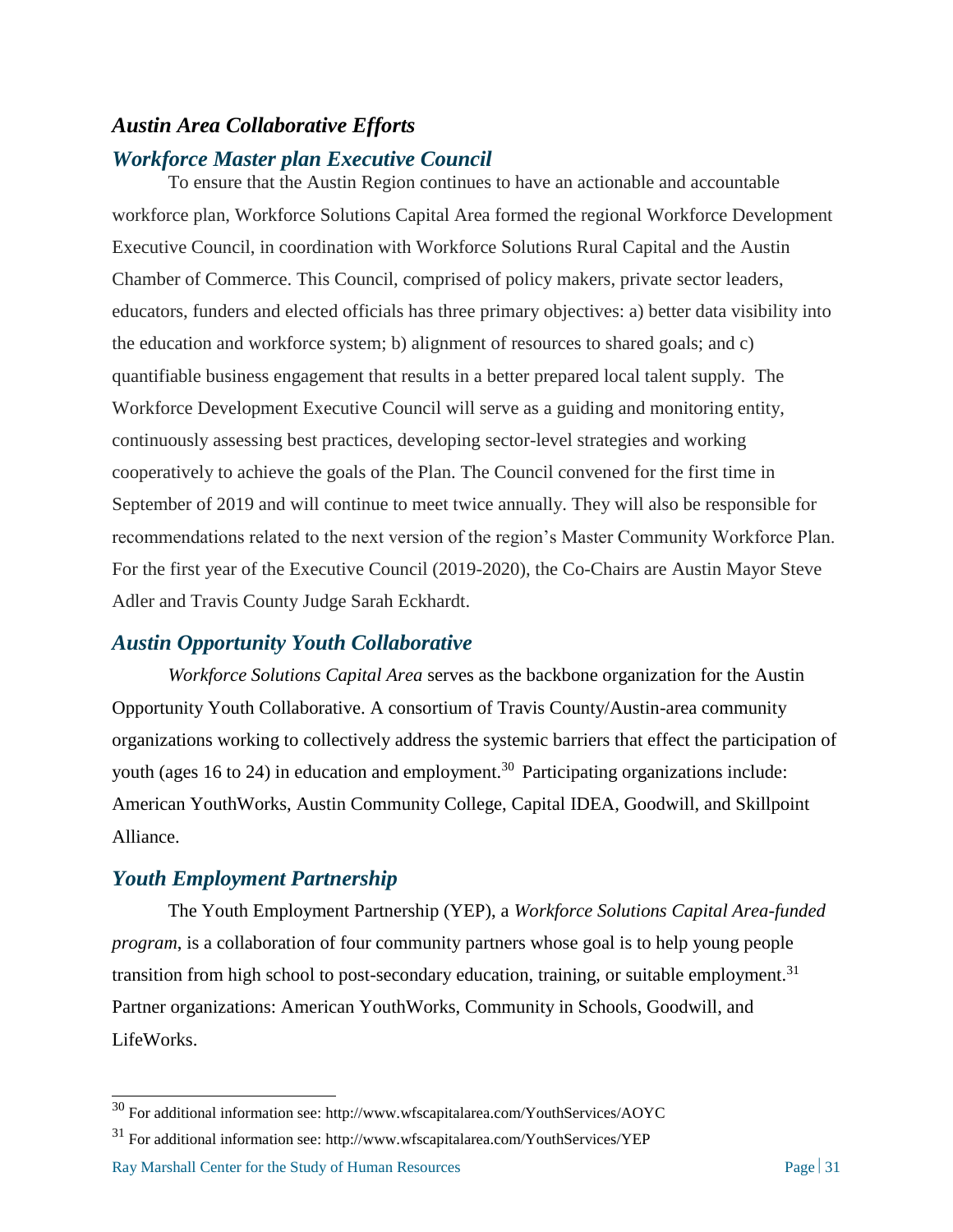# *Central Texas Healthcare Partnership*

In January of 2019, WFSCA assumed the management of The Healthcare Workforce Alliance of Central Texas, a membership organization that brings together industry and education. Through organized clinical placements hwACT establishes standards for compliance within the region while collaborating as an organization to help address healthcare issues. This work brings together higher education partners and industry to further the work of the Healthcare Sector Partnership which seeks to align local training efforts to meet employer demands for a diverse, trained healthcare workforce.

## *Austin/Travis County Reentry Roundtable*

The Austin/Travis County Reentry Roundtable is a coalition working to promote a community that values and supports equity for formerly incarcerated persons and individuals with criminal histories. To achieve this goal, the Roundtable addresses the challenges to reentry and reintegration faced by formerly incarcerated individuals.<sup>32</sup> Planning Council members include representatives from ACC, Goodwill, and WFSCA.

 $32$  For additional information see:<https://www.reentryroundtable.net/>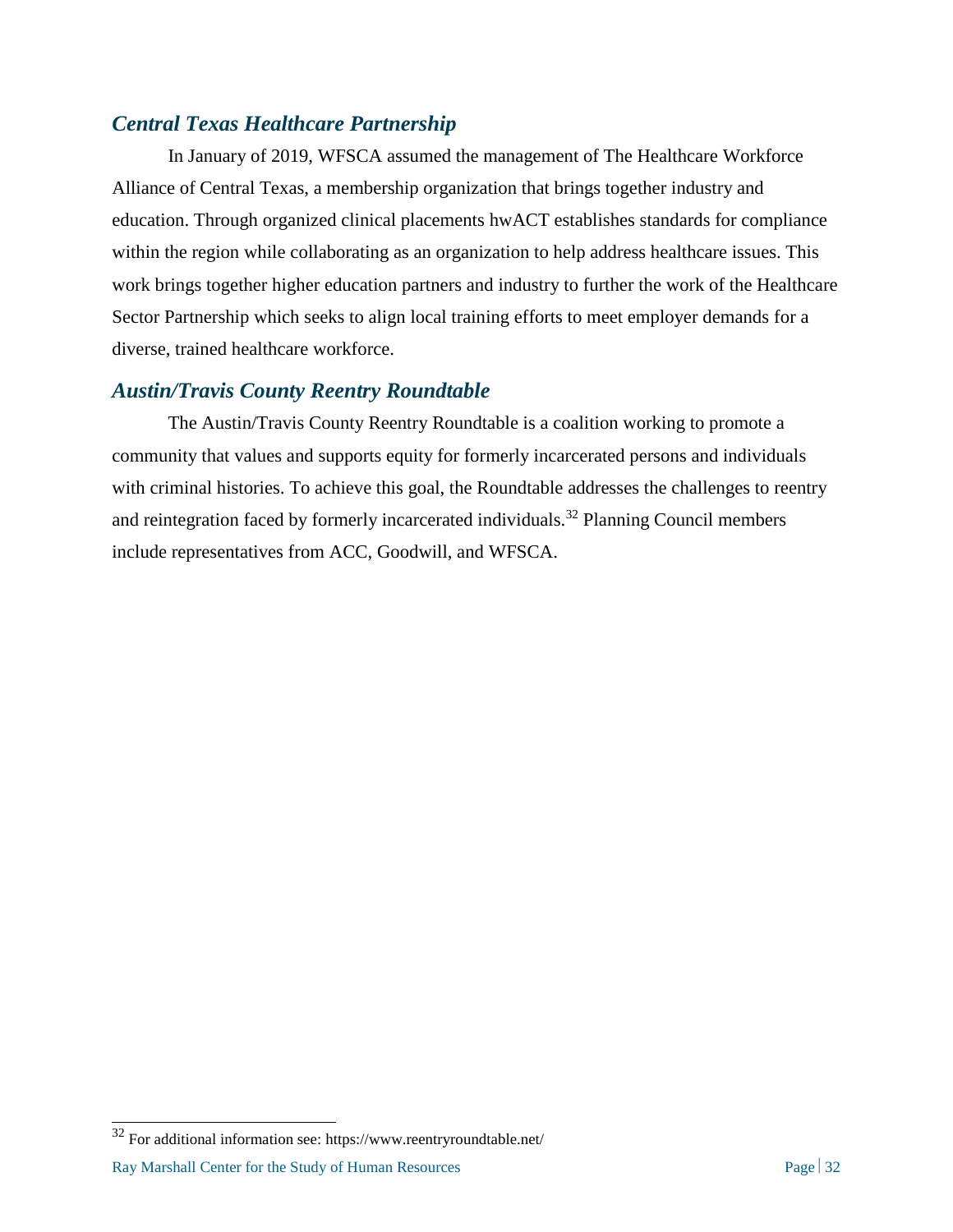# **RECOMMENDATIONS**

With just over 6,000 individuals participating in workforce system training programs in Year One, with 1,679 completing a program, and 517 completers earning above 200% FPG one quarter after completing a program, reaching the goal of 10,000 low-income residents earning above 200% FPG wages will continue to require effort across the entire spectrum of the workforce system as described in this report. Changes in enrollment numbers, tracking timely completion rates, securing good employment, and providing supports to completing participants to ensure they reach their earnings goals are the broad fronts to which this effort will need to focus. A number of regional strategies appear likely to continue to boost enrollment, completion, employment, and earnings outcomes:

- ❖ *Leverage existing opportunities through direct enrollment relationship:* Formalizing direct recruitment/enrollment to ACC from CBO training and support service providers, as well as high school career and technical education programs that specifically serve low-income individuals and families would likely improve greater uptake of the existing programs.
- ❖ *Co-enroll students to further increase completion rates:* Baseline report data demonstrates that higher shares of completers who co-enrolled at ACC and a CBO earn above 200% FPG than those in just one of the two. By co-enrolling ACC students in support services such as Capital IDEA and WIOA case management (in the case on continuing education), students are likely to receive support and resources leading them to complete their program and earning above poverty wages.
- ❖ *Promote unified pathways and a shared outreach model:* For many regional CBOs and even some of the ACC programs, recruitment remains a challenge. Low-income individuals and families often possess a deficit of knowledge when it comes to understanding the opportunities for training and education available to them, how to apply and how to pay for it, as well as what job and earnings they can expect to attain upon completion. By developing shared outreach, cross-training staff and continuously updating partners in the Master Plan on their respective services, the region should be able to increase the number of individuals aware of all their options, leading to improved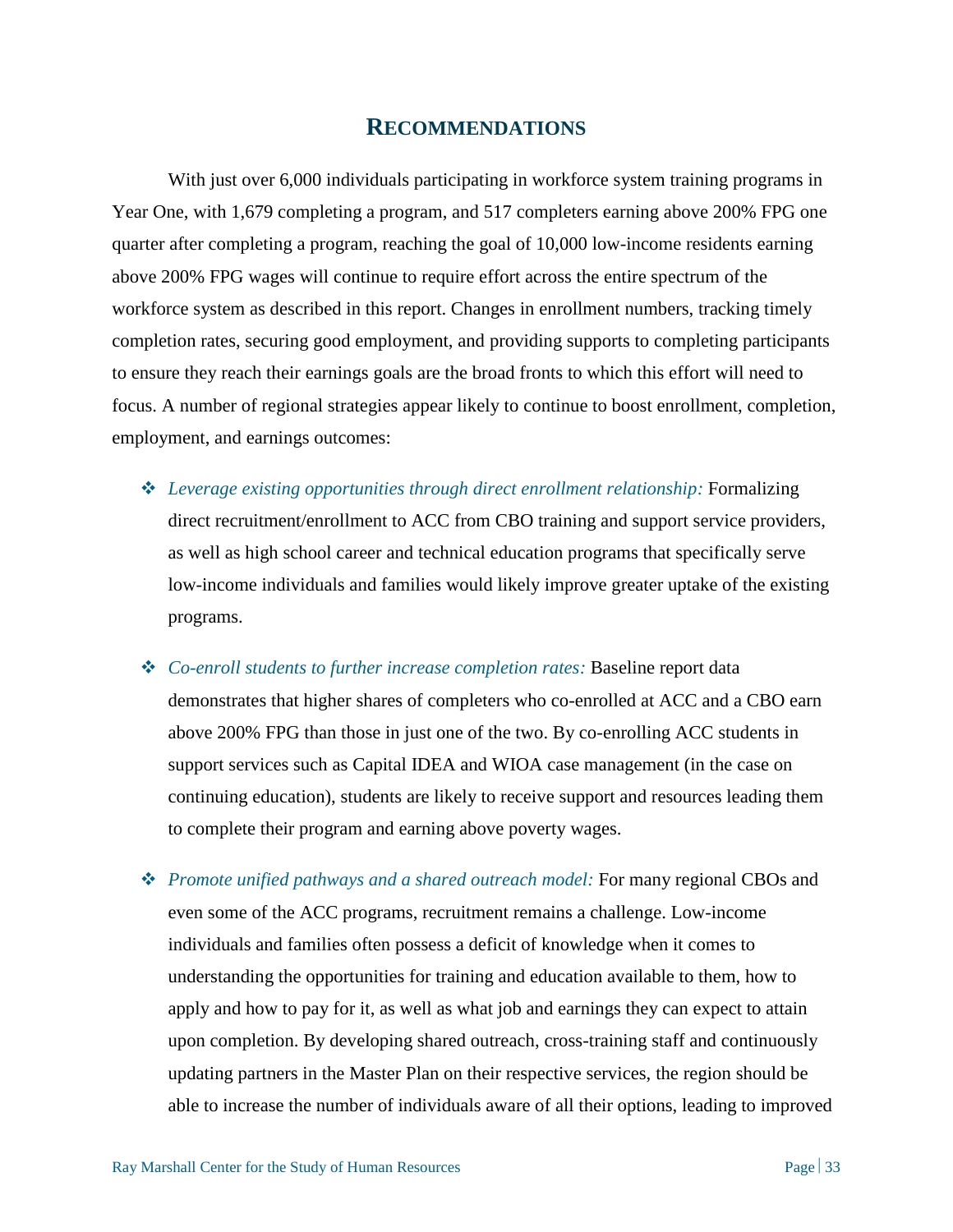assessment of their optimal pathway, leading to increased enrollment and eventually to completion and employment.

- ❖ *Replicate best practice essential skills across the partnership.* Interview and communication skills, time management, money management and tech literacy all contribute to greater placement outcomes for participants. For organizations that teach these skills well, their model can be shared and replicated with other training and support organizations.
- ❖ *Engage training partners to provide hybrid models of training, such as apprenticeships*  to provide low-income students the opportunity to earn and learn from day one. For many low-income families, taking time off from work to learn or re-train is likely a difficult option. When it's a choice between providing for their family or increasing their skillsets through training and education, short-term costs are often too great in relation to the long term wage gain. Apprenticeships, which will be measured in subsequent years in this ongoing evaluation, offer an opportunity to both earn and learn at the same time.
- ❖ *Learn from one another*: Program completers receive greater labor market impact for an Associate Degree, but it takes a long time to complete. CBOs effectively train participants, but don't get the same aggregate bump in earnings. Both organizations should learn which mechanisms work for the other they could emulate or coordinate on, for example creating mechanisms to identify current and new ACC students who might benefit from CBO programs, or developing appropriate transition processes for CBO completers to enroll in a related next-step ACC program.
- ❖ *Regional Deep Dive on Credentials*: Create a middle skills credential collaborative including RMC and both ACC and CBO participants to determine how credential data is collected and develop recommendations for improvements in process.